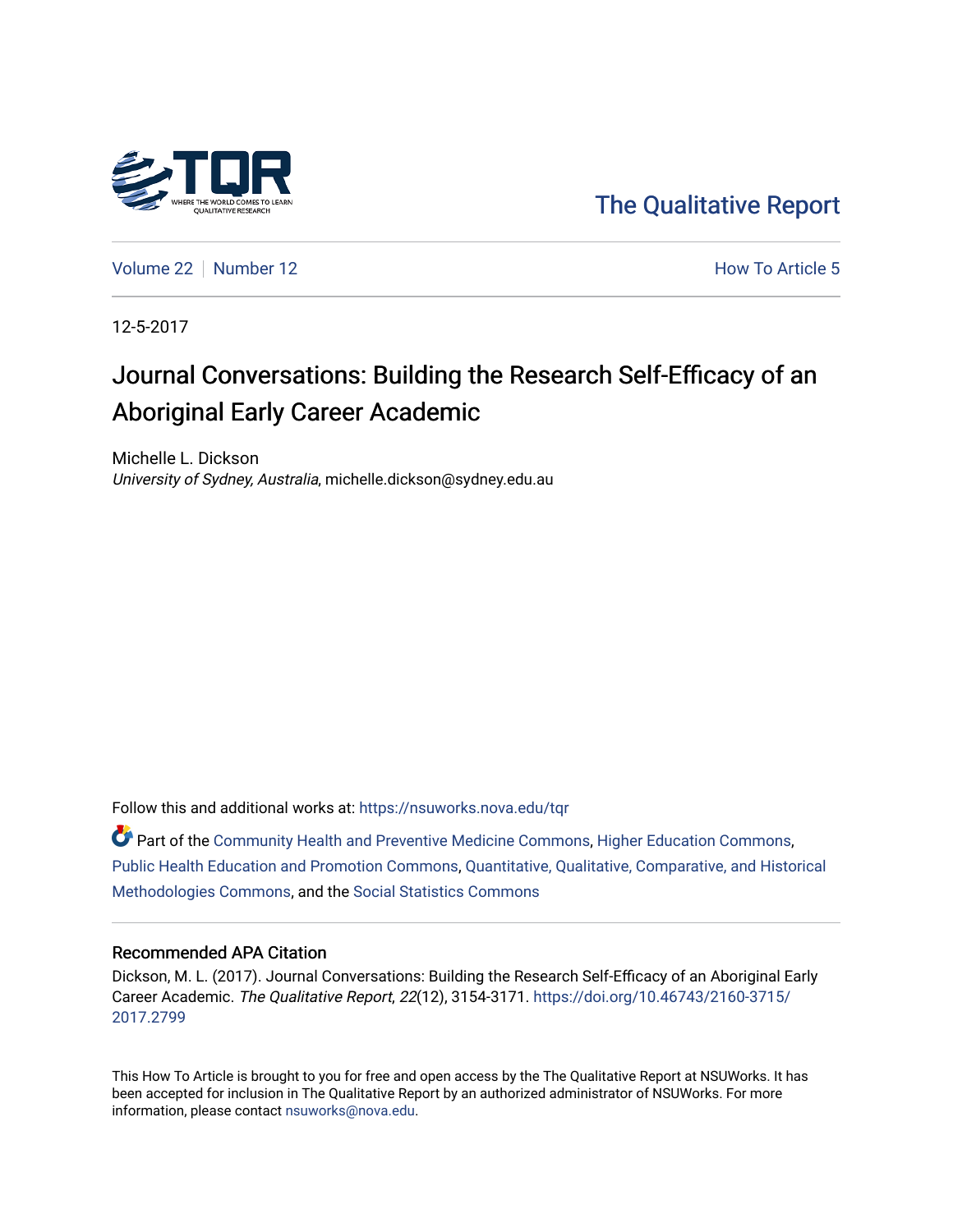

## Journal Conversations: Building the Research Self-Efficacy of an Aboriginal Early Career Academic

## Abstract

This paper shows how I used my research journal mainly as a reflective tool throughout the process of applying for and completing a PhD. Embarking on a PhD can be daunting for anyone and I was challenged by my lack of academic self-efficacy. In the absence of a formal academic mentor my research journal became my confidante, a tool that helped me make progress at times when barriers to research seemed insurmountable. It helped me decrease the cognitive dissonance I was experiencing about issues of subjectivity/objectivity and the positioning of my self in the research. This paper shares research journal entries as I take you on my research journey. The entries make public some of the values I uphold for my research and show how I found ways to embed my own epistemology as an Australian Aboriginal (Koori) researcher into a PhD that also meets a Western academic research paradigm.

## Keywords

Aboriginal and Torres Strait Islander, Research Journal, Research Diary, Indigenous, Research Self-Efficacy, Early Career Academic, Qualitative Methods, Reflective Research

## Creative Commons License



This work is licensed under a [Creative Commons Attribution-Noncommercial-Share Alike 4.0 License](https://creativecommons.org/licenses/by-nc-sa/4.0/).

## Acknowledgements

I wish to pay respect and thank my current supervisors for their support and wisdom. I also acknowledge my first supervisor, whose spirit remains connected to this work.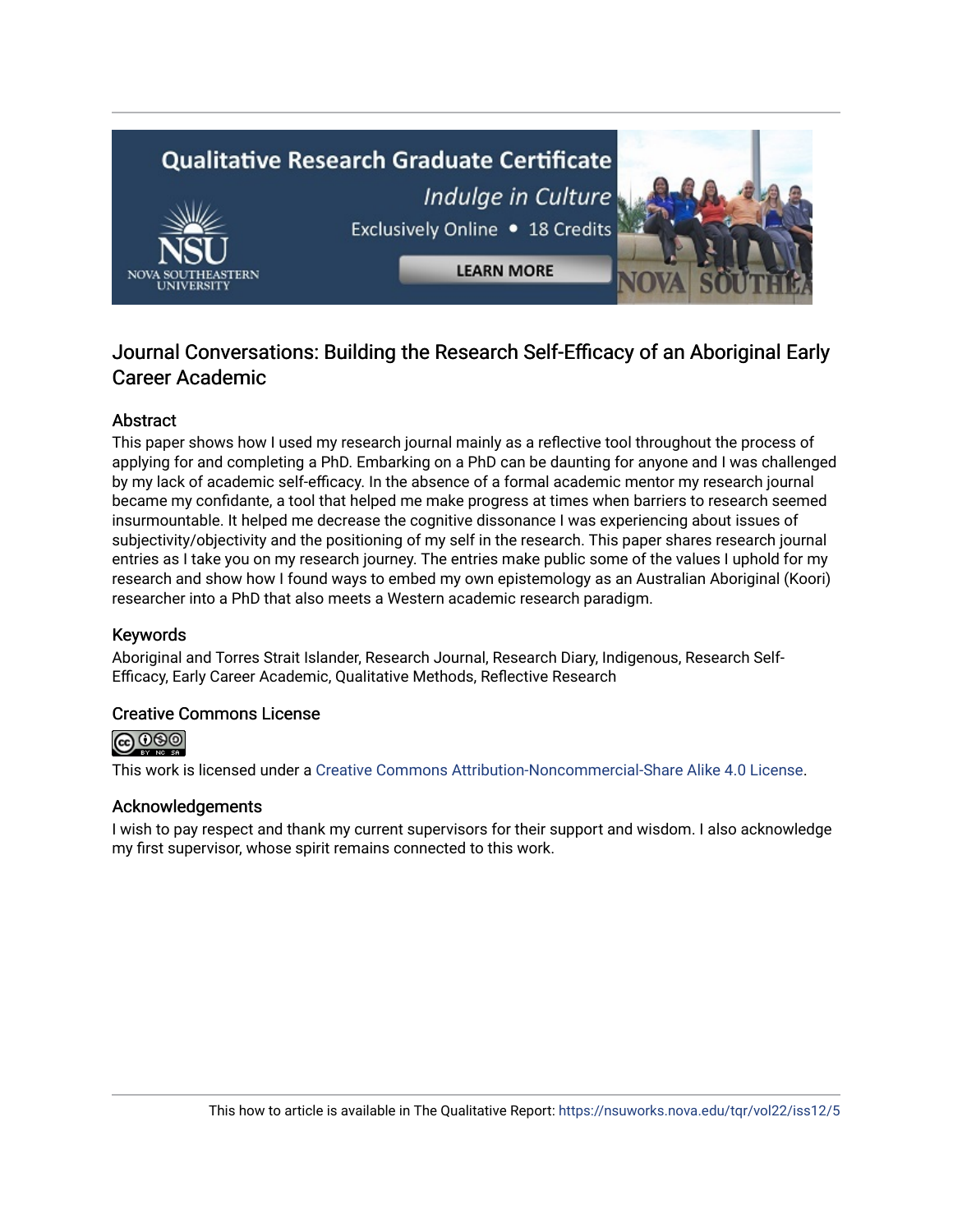

## **Journal Conversations: Building the Research Self-Efficacy of an Aboriginal Early Career Academic**

Michelle L. Dickson University of Sydney, Sydney, Australia

*This paper shows how I used my research journal mainly as a reflective tool throughout the process of applying for and completing a PhD. Embarking on a PhD can be daunting for anyone and I was challenged by my lack of academic self-efficacy. In the absence of a formal academic mentor my research journal became my confidante, a tool that helped me make progress at times when barriers to research seemed insurmountable. It helped me decrease the cognitive dissonance I was experiencing about issues of subjectivity/objectivity and the positioning of my self in the research. This paper shares research journal entries as I take you on my research journey. The entries make public some of the values I uphold for my research and show how I found ways to embed my own epistemology as an Australian Aboriginal (Koori) researcher into a PhD that also meets a Western academic research paradigm. Keywords: Aboriginal and Torres Strait Islander, Research Journal, Research Diary, Indigenous, Research Self-Efficacy, Early Career Academic, Qualitative Methods, Reflective Research*

## **Introduction: Family, Fear and Kissing with Noses**

When Aboriginal and/or Torres Strait Islander people meet each other, we ask questions like "Who is your mob (family/community)?" or "Where are you from?" These questions are the foundation of cultural identity and locate you for others by connecting you to family, community, country. I will follow this Aboriginal protocol by writing a Yarn (usually a verbal exchange of knowledge/a shared story) to position myself within this paper. This paper is not a traditional research report; rather, it utilises some of my research journal entries to describe how using a research journal was pivotal in helping me to blend my own epistemology as an Australian Aboriginal (Koori) researcher with a Western academic research paradigm. Yarning (Leeson, Smith, & Rynne, 2016; Walker, Fredericks, Mills, & Anderson, 2014) has increasingly been recognised as a culturally appropriate and respectful way to collect research data. Yarning was pivotal in the data collection process of my PhD as part of the Indigenous methodology I used. Throughout my PhD "research participants" were named Team Members. This term represents the true engagement between me ("researcher") and Team Members ("research participants") throughout the whole research process.

I Yarned with Team Members and with my own family during my PhD. A fellow academic once suggested my Yarning was "mere naval gazing" (MD: research journal), completely misunderstanding their value and importance. In fact, Yarns were woven throughout my entire methodological approach; they aligned with theory presented by Kovach, Brown, and Strega (2015). In my PhD research, Yarns helped me to present my ways of knowing as an Indigenous (Aboriginal) researcher, they used an Indigenous process as a research method, they were shared between me and Team Members as we built and maintained our research relationships and they demonstrated a way of reciprocal sharing of knowledge.

My research journal allowed me to have an ongoing Yarn throughout the entire PhD process. It was an important part of the larger Indigenous research methodology that had ethical approval from the relevant bodies (more details are provided later in this paper). At times when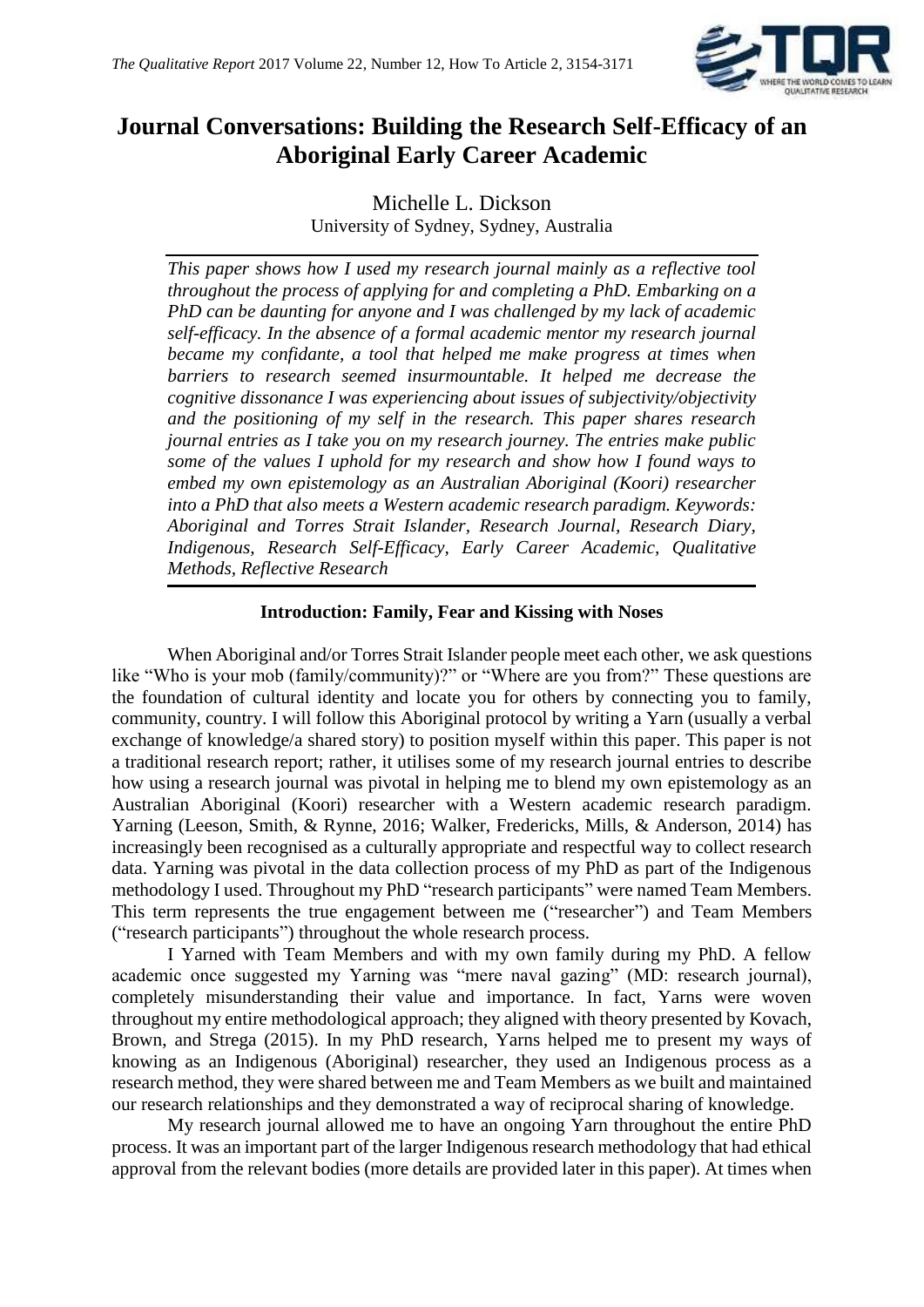1

I did not have a person to Yarn with face to face, I used my research journal. At times when I needed to Yarn about something that might have been difficult to do face to face, I used my research journal. Although my research journal took a written form I viewed it as a being valuable, supportive, ongoing Yarning process that helped me to build my research capacity and self-efficacy as an early career researcher.

My Yarn (below) contains reflections and stories that are either my own or belong to members of my family. I share them with permission, pride and with reciprocal respect.

I am Michelle Dickson. I am an Aboriginal<sup>1</sup> woman from Ngarigo lands (in the Snowy Mountains region in New South Wales, Australia) and Darkinjung lands (on the Central Coast of New South Wales). I have three younger siblings and my parents are John and Deslie Dickson (nee Hayes). Born north of the harbor in Sydney, New South Wales on Cammeraygal lands, I have lived and worked mostly on the lands of the Eora nation in Sydney. My four children are proud to be the next generation of Aboriginal and/or Torres Strait Islander Australians.

The Stolen Generation (Wilkie, 1997) made a huge impact on both sides of my family. Until 1969, various government laws and policies in Australia enforced the removal of children from their families and communities, resulting in what is now called The Stolen Generation. This generation of children were removed and raised in institutions or fostered to non-Aboriginal and/or Torres Strait Islander people. Some of these children eventually found their way home, or were found again by family members, others never found home or family. For some, being Aboriginal was something to hide. The experiences one generation encountered left in them a fear for the next generation. Familial stories identify more safety in being told we "come from the Islands" or have "Spanish blood way back." My paternal grandmother, an intelligent and loving person, told me that her own "flat nose" was because of the "Eskimo heritage." When she told me this I was looking at an old photo she had dug out from the depths of her private tallboy (wardrobe). The photo was of her Aboriginal relatives. She smiled as I questioned the "Eskimo" comment, and said to me "Michelle, you know Eskimo people kiss with their noses, and I think we must have done a lot of kissing – look at my nose!"

#### **A Koori Academic**

I am also an Australian Aboriginal (Koori) early career academic. On both sides of my family I was first to complete year 12 at high school, and the first to attend and graduate from University. I am a self-confessed nerd and love learning. My undergraduate honors degree inspired me towards postgraduate qualifications, including a Masters. I have many photos of my first graduation day, but one photo speaks volumes for me: it is a photo of my two grandmothers proudly holding my testamur, the legal certification of your degree given to you at the time of your graduation, with me in the middle. That journey was not just mine. Like a number of my Aboriginal and/or Torres Strait Islander academic colleagues, and colleagues from non-dominant cultures around the world (Tuitt, Hanna, Martinez, del Carmen Salazar, & Griffin, 2009), I have worked in the tertiary education sector for many years (25 years at the date of publication) and have had minimal career progression during that time - but not through lack of trying. Over the years my teaching skills developed, and my teaching load and community outreach remained a dominant force, but that teaching/service load meant that there was minimal space for research in my work profile. I wanted to change that. I wanted to

<sup>1</sup> Australian Aboriginal and/or Torres Strait Islander peoples are the original inhabitants and custodians of the land now known as Australia. I identify as Aboriginal. Use of appropriate cultural terminology is highly important. As an Aboriginal woman from New South Wales I call myself Koori. I will use this term throughout this paper, when referring to myself. When referring to other Indigenous people from Australia I will use the term Aboriginal and/or Torres Strait Islander, unless I know they identify by using another term.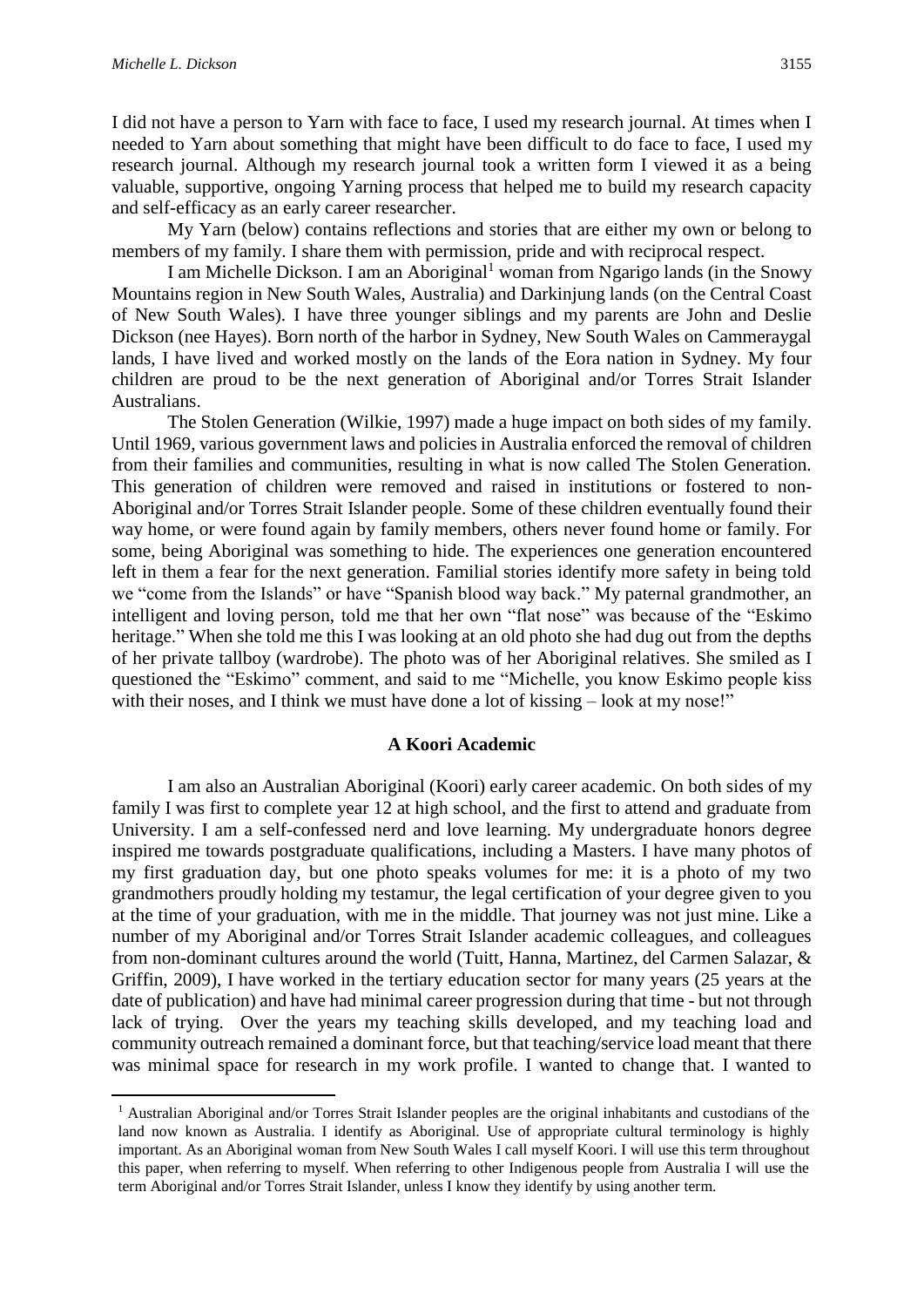progress alongside my other colleagues to the realm of "Professor-dom" and beyond - but to do that I needed a PhD. So somewhere along my journey I also became a PhD student, exploring the lived work experiences of Australian Aboriginal and/or Torres Strait Islander people who worked in the Australian health sector. At the time of writing this paper I am employed by The University of Sydney; but for you to understand my present I need to journey back to the past, to my employ at another University. And that is certainly a story.

#### **The Lone Koori Academic in the Faculty**

At my former employ I started working as a casual academic on a suite of postgraduate programs within a well-established University faculty. Soon after, I found myself with a heavier teaching role that also led me to take over coordination of the programs. I loved this job despite being employed on rolling six- or twelve-month contracts over a long period of time. I really put everything I had into the job and worked at a level far beyond my paid level of employ, that of an associate lecturer. When I first talked about enrolling in a PhD I assumed I would have overwhelming collegial support from my fellow academics. I thought they would welcome me into the world of research and help me navigate my way in the realm of Aboriginal and/or Torres Strait Islander research: I was, after all, the lone Koori academic in the faculty. I already worked very closely and collegially with a large number of peers who asked me to help "embed Aboriginal content" into the faculty's core business. I truly believed that the faculty had a desire to learn more about Aboriginal and/or Torres Strait Islander epistemology and ontology. The guest lectures I developed and delivered (in units coordinated by other colleagues) were all well received by both students and staff, and the staff development workshops I enthusiastically designed and facilitated were warmly embraced. I assumed that my emerging research would be seen as contributing to the faculty's growing body of knowledge about Aboriginal and/or Torres Strait Islander world views and lived experiences. Sadly, I was wrong.

#### **Journals in Research, and How I Used My Journal**

Snowden (2015) suggests that two types of journal are commonly used in the research process; the first is a personal journal used by a researcher to record their experiences throughout the research process and the second a journal "used by the researcher as a data collection tool" (p. 36). According to Robson and McCartan (2016) the first type of research journal provides scope for the researcher to record a chronology of their research experiences and their reflections about those experiences, including recording the complete research process from design through to publication of results. Snowden (2015) highlights that research rigor can be enhanced by using a research journal to record the research process and the document the researcher's thinking and experiences. Some disciplines, like the sciences, have used research journals as a regular component of the research process; these research journals record each step taken in the investigation and note what worked and what didn't, and reflect on why.

Clarke (2009) advocates for the use of research journals to enhance and support the researcher's learning, especially for the early career researcher. She suggests that the research journal encourages both "creative and critical thinking" (p. 76) that promotes increased transparency in the research process and was for her a "vehicle for learning in my roles as researcher and analyst" (p. 76).

In qualitative research the research journal is considered a valuable means for learning about the experience of engaging in research and equally valuable for collecting data. Lamb (2013c) states that "writing a research journal is critically important to the documentation of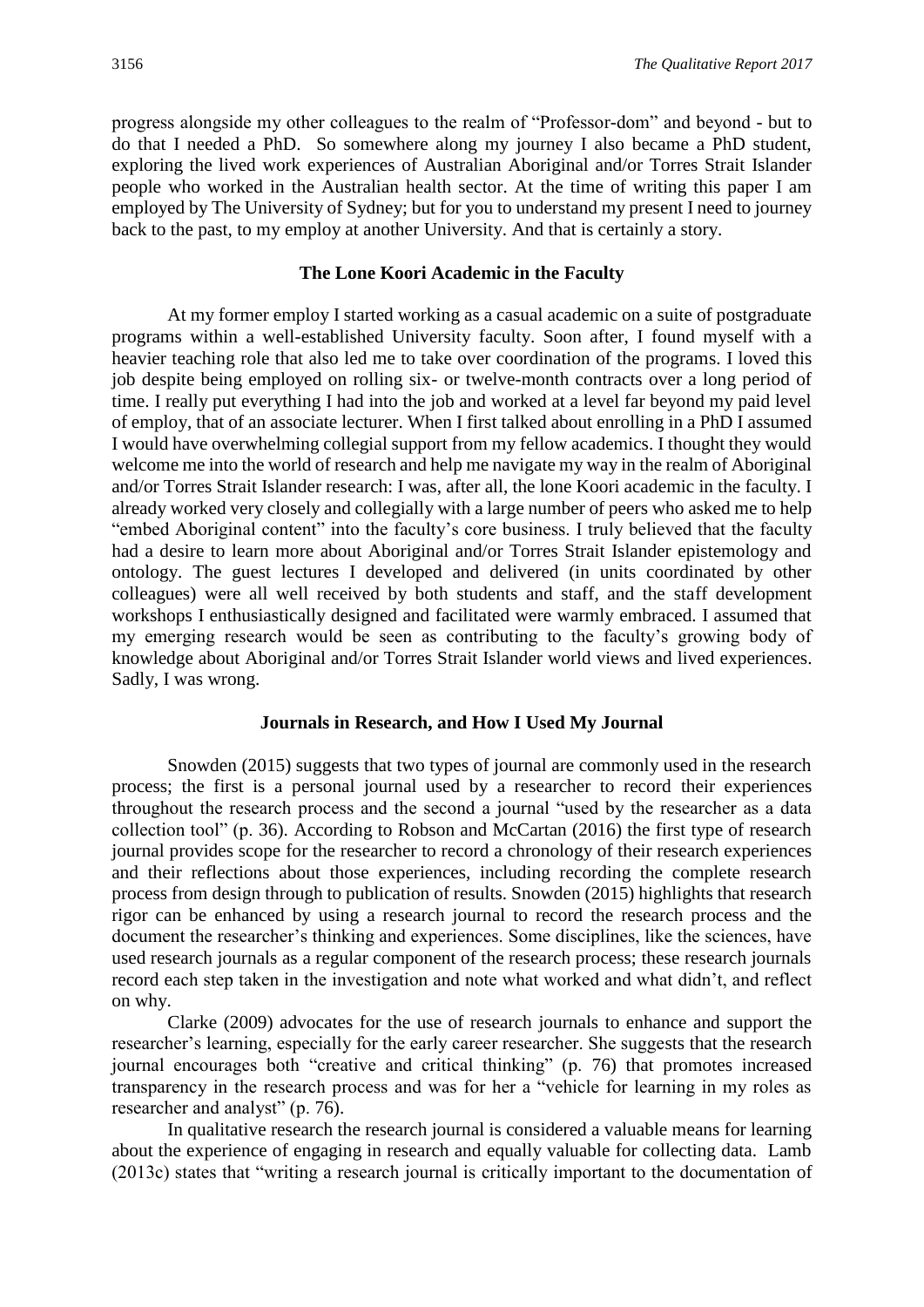the researcher's personal research journey and help validate the authenticity of research data collected using this method" (p. 90). Lamb (2013a) and Borg (2001) both suggest that early career researchers might learn from the "realities of research" (Lamb, 2013a, p. 37) through engaging in other researchers' research journals.

While research journals are often excluded from some more traditional research methods, Ortlipp (2008) suggests the research journal allows researchers to clarify research experiences by reflective journaling. Davidson (2012) suggests the research journal also allows the researcher to explore the "I" in their research, to explore the juxtaposition of objectivity and subjectivity in research, a particularly relevant debate for me as my own research methods encouraged my "self" to be very present in my research.

My research epistemology was underpinned by the work of Peshkin (1988) who believed that researchers should develop a method for systematically unearthing their subjectivity during the entirety of the research process, not simply exposing it at the end when the research data has been collected, analysed and written up. Peshkin (2001a; 2001b) also believed that subjectivity is always present in one's research and non-research life "like a garment that cannot be removed" (Peshkin, 1988, p. 17). Like Bradbury‐Jones (2007), I too adopted Peshkin's theory and explored how the use of a reflective research journal as data provides a means for systematically exploring my subjectivity as a researcher.

Interested in establishing methods for enhancing credibility in qualitative studies, Bradbury-Jones used a research journal to construct an audit trail (Meyrick, 2006; Rolfe, 2006). The journal was used as data to track decisions made throughout the research process, to make explicit research positioning and prejudices (Koch, 2006), and importantly, to enhance rigor by making explicit the influence of the researcher on the research process (Bradbury‐Jones, 2007).

From the early days, my research journal was a trusted, safe space. I freely explored questions I had about research, bias, positioning, subjectivity, academic expectations:

*Sometimes, in my researcher mode, I really feel like I am in trouble: Even like a child sitting outside the School Principal's office, waiting for a "talking to." He said to me: "So, Michelle, how exactly will you recruit then? Snowballing? Will you stick to that or will you take a more casual approach? You know, talk about your research with your community? Direct contact? Recruit that way? Ah…Michelle. That's not allowed, you know? Not favored in the academic world at all." ... [breathe Michelle…He is an academic colleague who you quite like.]*

#### *Well, #!#!. Smack my bottom (hah). YES. I…DO…KNOW!*

*I am boiling over, sitting here. Where did this comment come from? And from a colleague who I hold in esteem and respect! Is this an assumption about me? An assumption about my academic rigor? My capacity? Direct contact. Subjectivity. Can you be objective? Do I know what is expected of me academically?* (MD research journal: shortly after acceptance of my PhD proposal)

#### **My Journal, My Academic Mentor (in the Initial Absence of a Human Mentor)**

Despite the fact that I had worked as an academic in the same faculty for several years I had not connected with an academic mentor for research. I had colleagues who were also friends, one of whom worked with qualitative research – the paradigm I aligned myself most closely with. But we were busy with other things, she was already supervising other PhDs and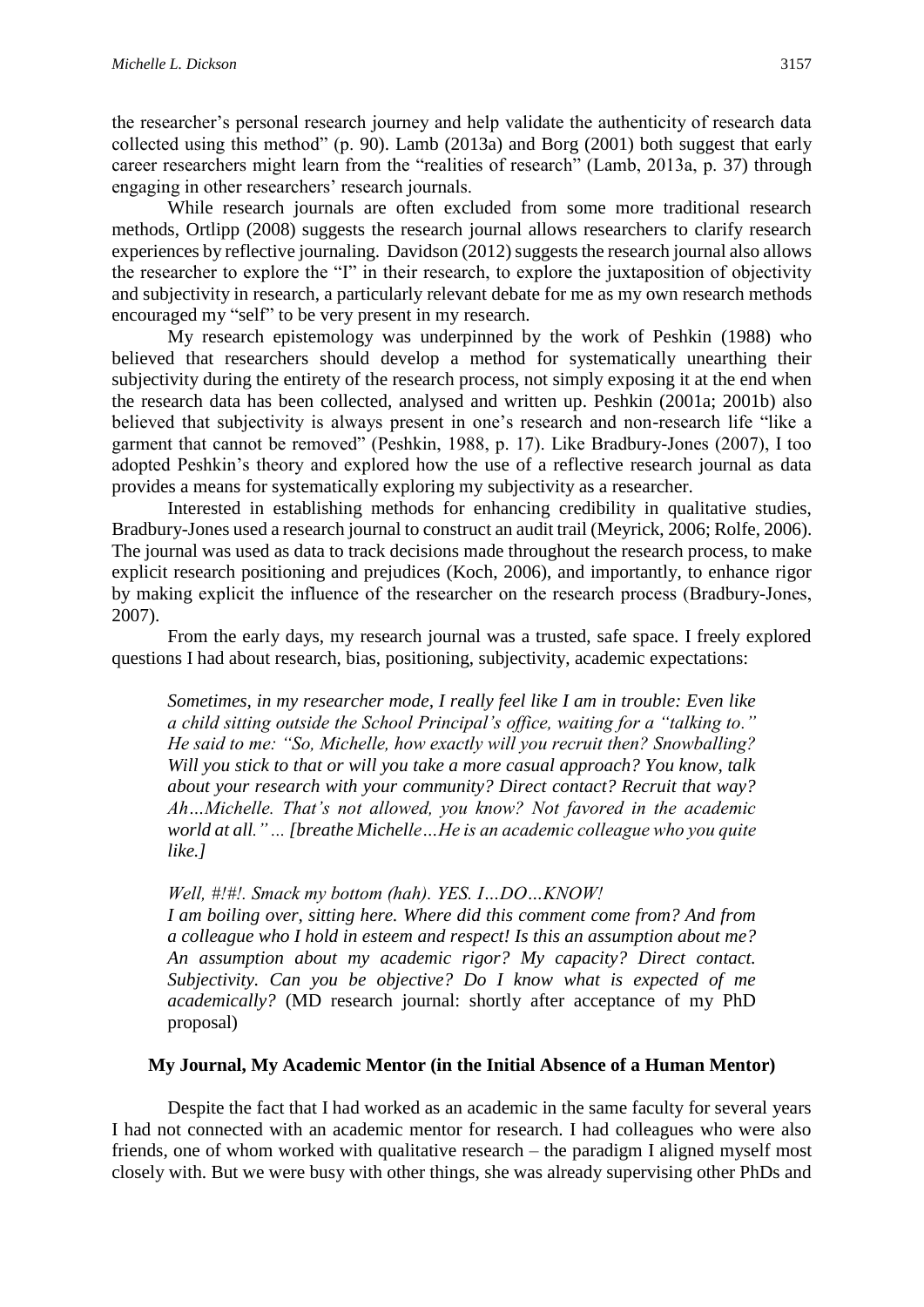we were aware of maintaining a certain boundary. I needed to talk to another academic about my apprehension, about my sense of self-worth as a researcher. I needed to build my confidence up enough to actually apply for a PhD, but I didn't know anyone in the faculty who I felt I could talk with about those things. At that time academic mentoring was not built in as a formal process in that job and I found it difficult to "confess" to colleagues that I was worried that "I didn't have what it took" to do a PhD and embark on a research career:

*I am not sure why I feel such an intense sense of lack, a low level of capacity. I feel so confident in other areas of my work, but in approaching a PhD, I feel lacking. Actually, I feel like an imposter. I am not sure I have what it takes to do a PhD, but I want to do one. Without a PhD I really can't progress my academic career – should I even be doing the job I am doing without a PhD? Maybe I am truly an imposter? Can I do this? What does it take to make me feel like I can? What will they think of me if I can't?* (MD research journal: PhD contemplation)

#### **Contemplation. A PhD. Am I Good Enough?**

As a first in family academic, I didn't have a relative who had gone before me, someone I could share a conversation with about university level study, about worrying over my capacity for a PhD. There were a couple of Aboriginal and/or Torres Strait Islander academics in other faculties at the University, but they might as well have been on the moon. Their work spaces were so overloaded; they were so constantly busy that I felt I would only be an added burden. I was worried that a confession of that type, to a colleague in my Faculty, might create a whole range of unwanted stereotypes (Rochecouste, Oliver, Bennell, Anderson, Cooper, & Forrest 2016; Tarbetsky, Collie, & Martin, 2016) about me:

*What if I don't get it done? Will I been seen to be lazy? Not up to it academically? What if life gets in the way and really puts up walls- will that be seen as "Aboriginal"- too much chaos and not enough focused effort? I know I will work my #!#! off to do this. Just to prove all of that wrong. Just hope I don't kill myself in the process.* (MD research journal: contemplating PhD)

Stereotype threat (Hickey, 2015; McInerney, 2016; Rochecouste et al., 2016; Tarbetsky, Collie, & Martin, 2016; Wall & Baker, 2012): it was alive and kicking in my head and in my journal:

*I remember when I really felt inadequate as an academic. A colleague, new to the department, was introduced to me. I was introduced as "This is Michelle. Michelle is an Aboriginal member of our faculty. She is involved in the graduate counselling programs."*

*Hmmm…did that person know I was actually running six graduate programs? They should know- they hold a senior management position in the faculty. I wasn't just involved in them, I was steering the ship!* 

*But it wasn't that comment that made me feel inadequate. It was the new member of faculty who replied, "So, Michelle…do you have a university degree, or are you here on a training program?" Grrr…I remember it felt like it took me hours to make my response. Time just stopped.*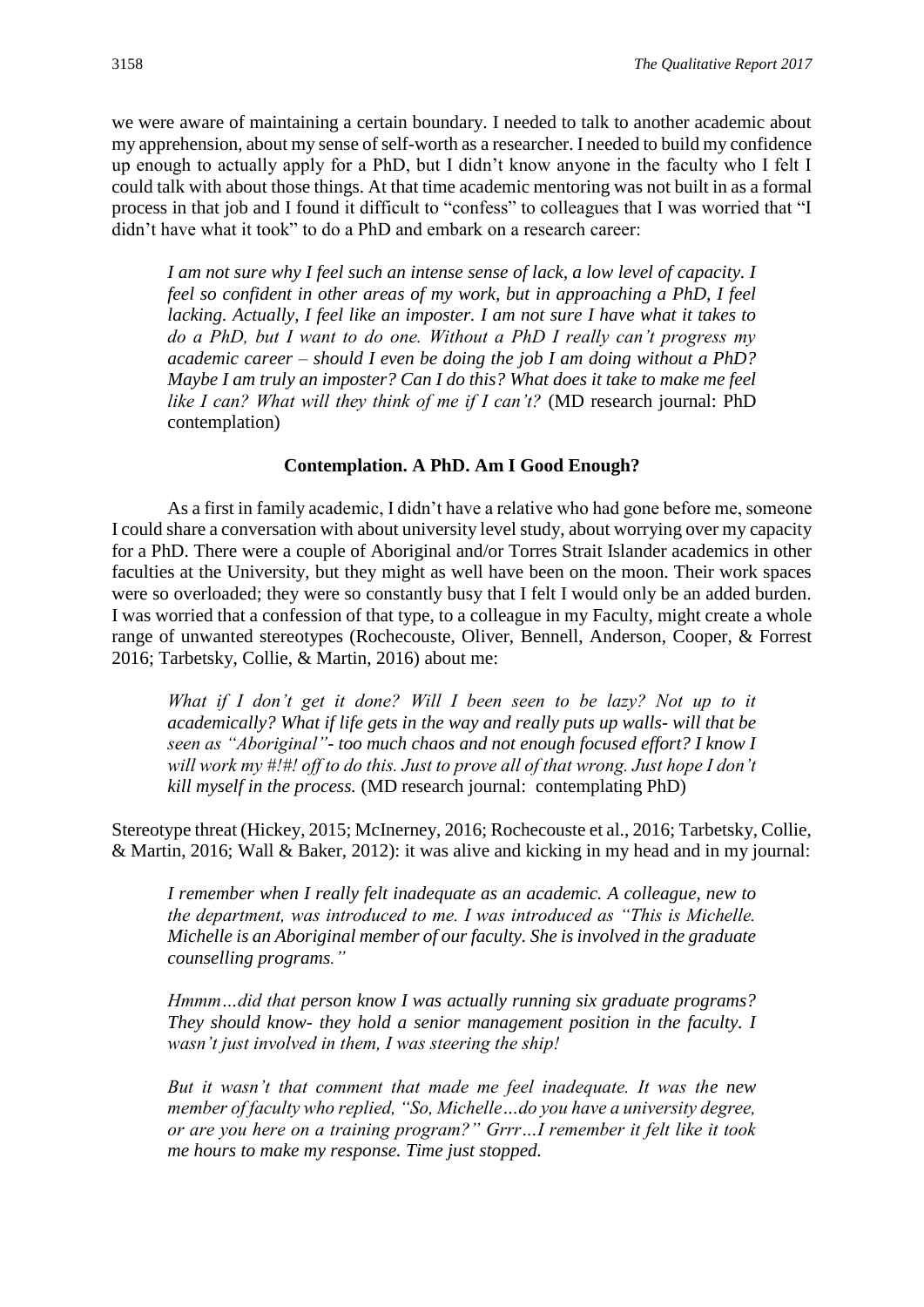*"Actually, I am the program coordinator and lead lecturer for the six graduate counselling programs. I do have a university degree. Actually, I have more than one!"* 

*That was hard. Hard to be nice. I didn't really even want to be nice. But then out it came. Out of the mouth of another colleague who was listening in "Ah, but Michelle doesn't have a PhD. Maybe one day, eh?"* 

*BANG. Shot down, left feeling like the imposter in the room otherwise filled with academics. "Maybe one day?" Paternalistic #!#!. Condescending. Made me feel like I was not good enough. Or is that just my own thoughts, about myself? I need to feel like I can do a PhD. I need to know I can.* (MD research journal: PhD contemplation)

I was raised with a social and community norm that said it is not right to "talk yourself up," nor was it right to "speak up" or challenge one's Elders. Throughout my research journal I reflected on comments made to me by my academic elders to whom, at that point in my academic trajectory, I felt unable to "speak up" to. My research journal played an important role in processing the comments that I felt unable to vocalize. By writing them down I was able to see the merit in making such responses (when I felt I was ready to do so).

## **And the Advert Read: "Desperately Seeking Supervisor"**

Thankfully, in my PhD contemplative period, I found an academic who expressed excitement about my "challenging" research ideas. "James" became my first supervisor $2$  and applauded that I was keeping a research journal. I thought that the journal would be a vehicle for me to use, to keep track of my thoughts, keep a record of my progress, a place to record key information. And while all of that was true, James also suggested that the journal could give me space to reflect on some of the cognitive dissonance I was experiencing as a potential PhD student. He also suggested that later it would document my research journey. Tick. PhD candidate and supervisor on the same page.

Early pre-supervision sessions covered deep discussions about qualitative and quantitative research. Interestingly James was a senior academic with almighty expertise in quantitative methods and I was a student of qualitative research. Our supervisory relationship was built upon respect and on reciprocal learning. I felt safe to share some of my journal entries with James and found in him a colleague with whom I could confess my belief that I was an academic imposter:

*It's funny how differently I am seen by James. After I read out my journal entry today he looked at me and smiled and said something like "You don't see it do you? You really don't see your worth, your mind? Do it Michelle- get the paperwork filled out. Bugger others – remind yourself you want this, and remind yourself you have it in you."* (MD research journal: PhD contemplation)

Many things challenged my self-efficacy. Many journal entries explored doubt, self-doubt, perceptions of public doubt, and evidence of collegial doubt. While my newly appointed

**<sup>.</sup>** <sup>2</sup> My PhD was commenced at one University, under the supervision of "James." Sadly, James passed away during my early years of candidature, and I felt the loss. I completed at a new University with a new supervision team.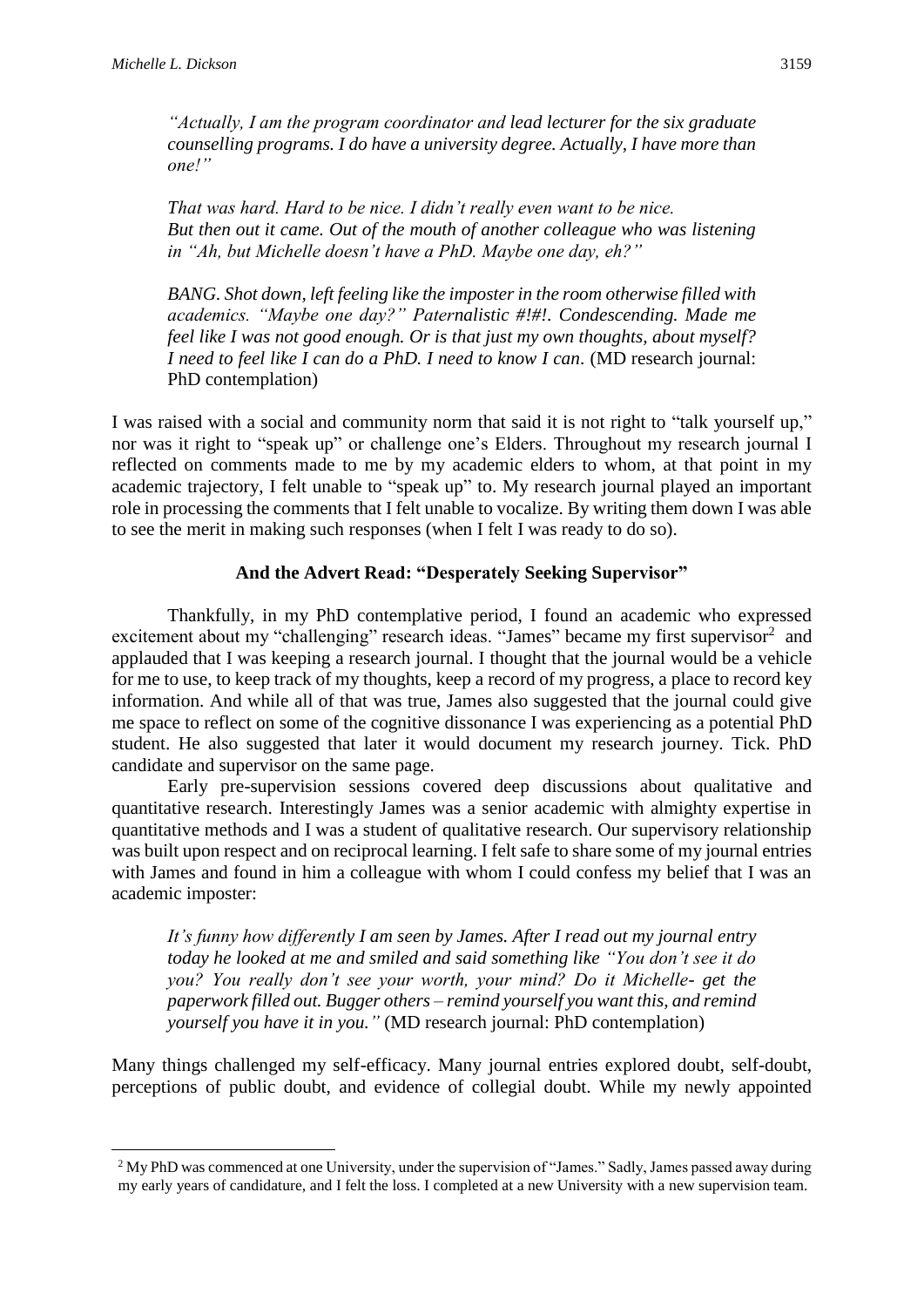supervisor shared wonderful insights with me during early supervision sessions, my extremely poor self-efficacy continued to fill the research journal space.

### **Step One: Writing a Research Application – Am I in Trouble Already?**

*I am curious about how challenged I feel. As I sit writing up my PhD research proposal I feel both empowered and disempowered at the same time. I am empowered by my enthusiasm and vision of what the research journey will be like, and I feel disempowered by my inability to make my ideas fit into the required research proposal template. Are my ideas and methods wrong? Not academic enough? Not rigorous? "How will I maintain objectivity in my research?" Well, that's a great question. How do I answer that one? Do I want to maintain objectivity in my research practice? Is it as clear cut as research being either objective or subjective? So, if I talk about myself with my participants in research, will I dilute my PhD in the eyes and minds of academia? What I do know, is that if I don't Yarn about myself during the research process I will dilute myself. How can my research participants share with me if I don't share with them? To not share "me" is disrespectful. #!#! it. The research proposal template needs a rewrite!* (MD research journal: writing a PhD proposal)

As I started to write up my PhD proposal I thought about what the academy would require of me, and how my research might fit. I had lots of questions and took myself off to the University Higher Degree Research advisor to find some answers. My preliminary discussions with the higher degree unit encouraged me to think deeply about research bias and subjectivity:

*Well. That was interesting. The advice about "checking in" to make sure my research methodology is sound and transparent was welcomed. I imagine most students get offered that gem. But I wonder if other students get asked questions about juggling personal interactions during research? "You need to think about the position you take when you talk to your research subjects. I mean, you wouldn't want to dirty your data by getting personal. I guess it would be easy to move away from data collection into more of a chat. You need to show us how you would avoid that." Hmm… getting personal. I should have asked him exactly what he meant by that. And of course, I would chat! Oh wow. Am I in trouble already?* (MD research journal: pre-submission of research proposal)

I was acutely aware that there was an interesting interplay between the connectedness of my own professional and personal identity and that of the health workers who were part of this research. I was an Aboriginal woman (who also worked in Aboriginal health) researching the working lives of Aboriginal and/or Torres Strait Islander health workers. I saw that combination as exciting and empowering, but the higher degree unit clearly saw it as a challenge. My chosen research process engaged this identity interplay; it drew upon all parts of my "self" - my gender, my personal history, my professional history, and my Aboriginality. It felt natural to me that these parts of my "self" had to be shared with the research participants, and be part of the research itself (Day, 2002), creating a respectful research space that was highly fluid, albeit challenging of the traditions of academic research (Crick, 2002).

Just as Ochieng (2011) does, I firmly believe that personal and professional identities are shaped by life experiences and similarly that the research process is shaped by our personal and professional identities. My belief system immediately blends the objective and the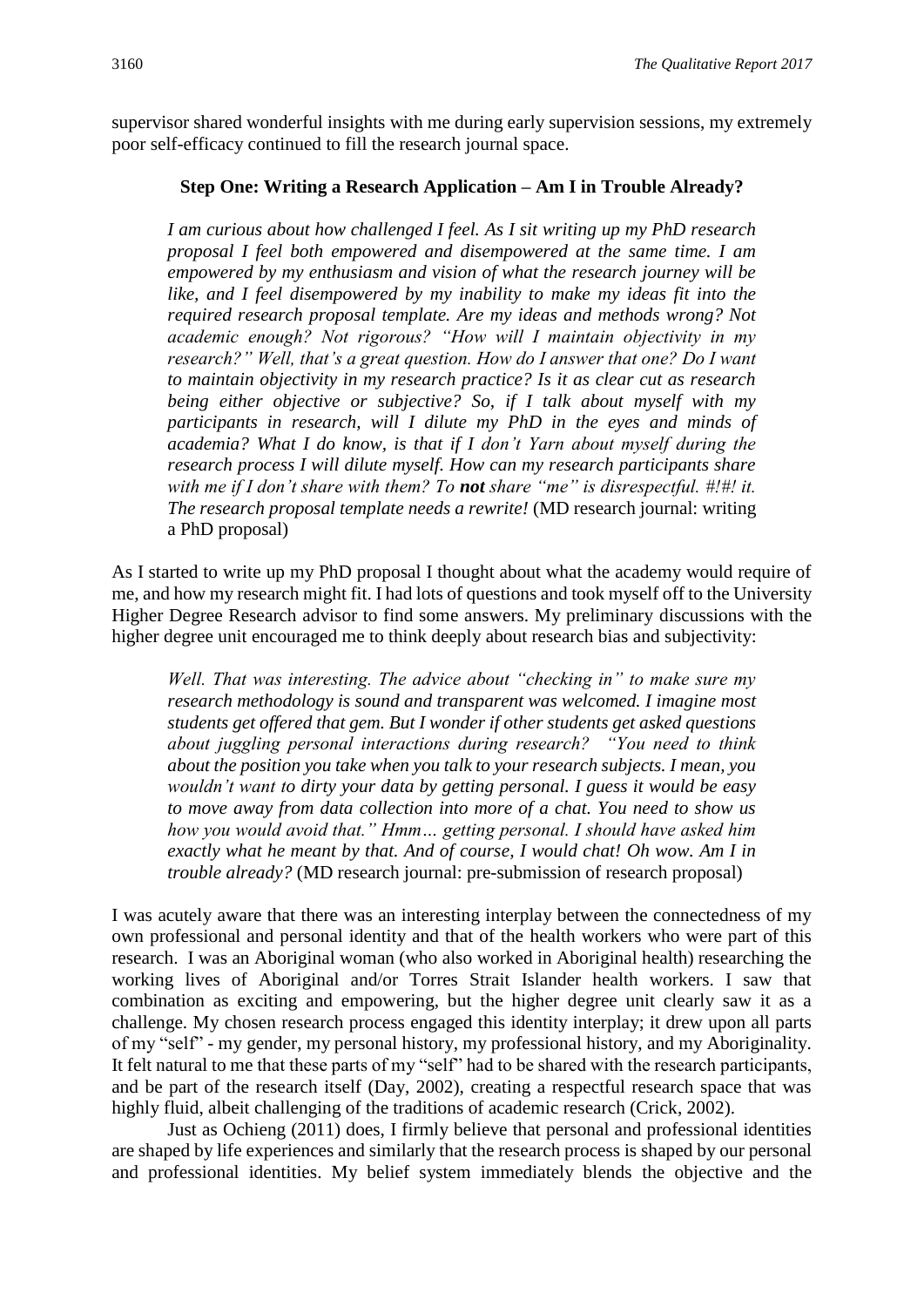subjective, seeing them not as oppositional positions but as useful allies in research. Bhopal (2009; 2010) and Phoenix (2000) explored the roles of the personal and professional attributes of the researcher, examining how attributes such as cultural background and gender can influence the research process. They also explored how interconnectedness between the identities of the researcher and the research participants has potential for methodological and ethical complexities. I was acutely aware of this but didn't perceive there to be any potential negative ethical complexities; rather, I saw the connection between researcher identities and research participant identities as adding a richness or thickness to the research. However, I do believe that very few things are simple and perhaps strangely, I enjoy complexities. My faith in this was not shared at the higher degree unit:

*So, they told me I needed to be very clear in my PhD application. Clear about me being the researcher and "them" being participants. "me" and "them" – hasn't there been enough "othering" in research? And how can I change who I am anyway? I am Koori. I have a history working in health, in jobs similar to those who I will be Yarning with. Doing a PhD doesn't take any of that away from me. Surely the similarity might even make things more enjoyable for everyone! I am not asking people to tick boxes on a survey, I am asking them to Yarn with me about themselves, their work….and that deserves time and relationship. That's it. They are worried I will have conflicting relationships within my role as a researcher. It's just weird that building that relationship is actually one of the first things I need to do, before any "research" starts.* (MD research journal: The Higher Degree Research Unit)

#### **Finally, My PhD Application Accepted**

It felt like a lifetime before my PhD application was approved. A short, stock-standard email advising me that my application had been approved. Nothing personal. The senders had no idea about the impact that short email would have on me, nor could they begin to imagine the depth of my mixed emotions:

*Approved! Oh God. Here I go…let me be able to do this. Whoever might be looking over me, please help me to get this done. Don't let me fail- don't let those others have reason to say, "I told you so."* (MD research journal: PhD approval day)

#### **Blurred Lines: A New Way of Looking at Subjectivity/Objectivity**

As I embarked on my PhD journey I was given advice from several academic colleagues. They had read my research proposal and were concerned that I might not be able to maintain "pure research objectivity," often suggesting that my research methods might encourage a dangerous "blurring of lines" between my personal identity and my professional identity:

*Get to know your research participants? Eh? That's a bit personal. Ah, but you will, of course, not just walk in and have a chat, or a Yarn as you say? Well, that'd be just dangerous. Think about it, Michelle. There are not too many of us around here who would spend that much time, if any, getting to know research participants. That's just asking for a dangerous blurring of the lines.* (MD research journal: shortly after PhD approval)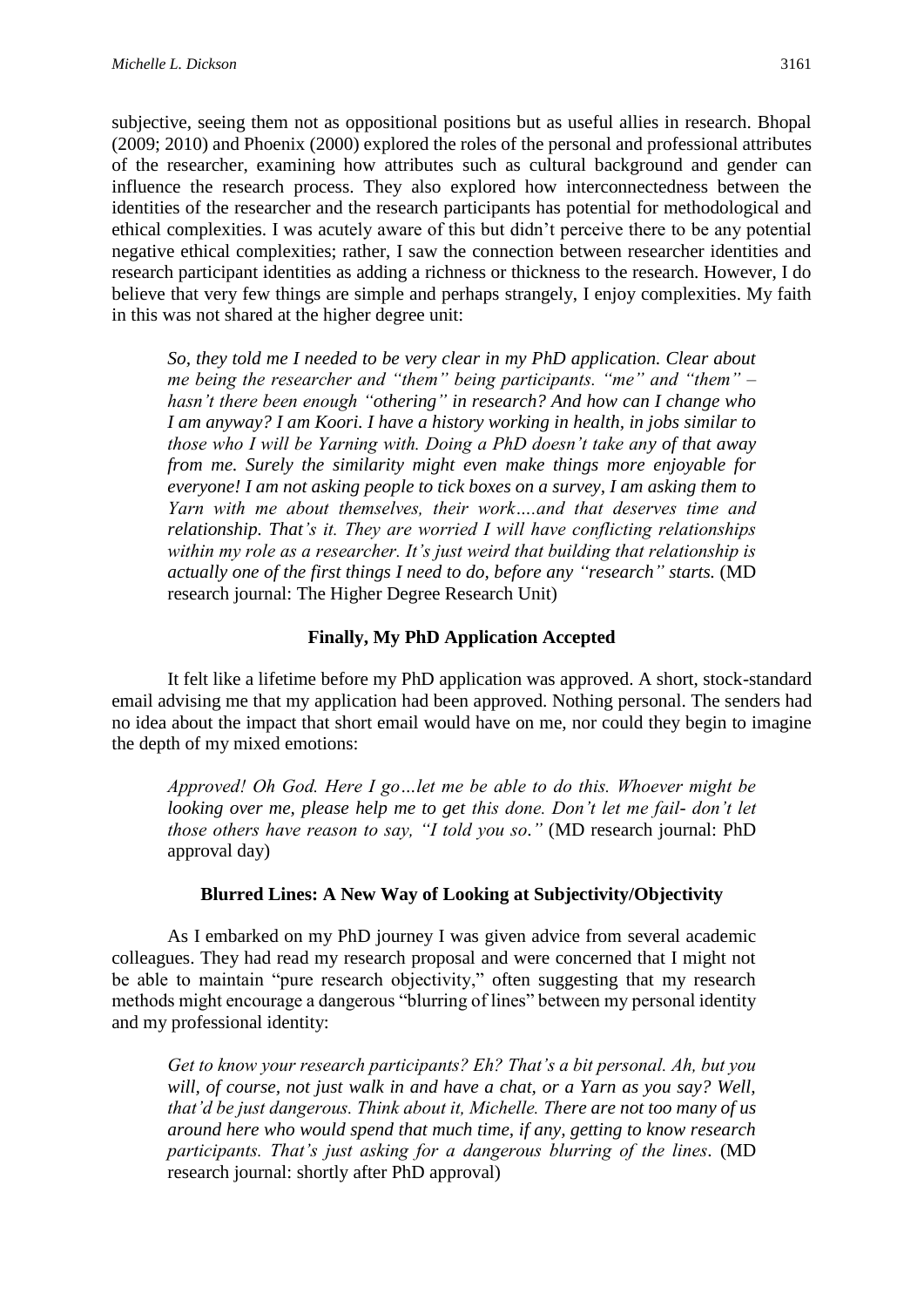While I listened and understood their position I also sat firmly with my own belief that I would not be able to do respectful research if I did not blur those lines. I know about academic rigor. I respect it. I perform it daily in my job. I know a PhD needs to meet a whole range of standardsethical, academic, legal, practical. And I am about to "do" a PhD. I know objectivity is believed to produce "clean" research. But if that is true then does subjectivity immediately make research "dirty"? I know my PhD needs to meet the academic standards, but I also know my research methods will make my work "dirty" by definition (Mosselson, 2010). I am not convinced it needs to be that clear cut and my journal helped me to work through my research processes (Alaszewski, 2006) rather than just focusing on research outcome:

*There is something about the division between dirty and clean data that I don't understand. I mean of course I understand the difference, but why assume the methods I use in my research will dirty things up. It's all about keeping the distance between me (researcher) and the people who are willing to share their lived experiences with me…hmmm...that just does not sit right with me. Any good engagement has reciprocity as the foundation. But perhaps that is the problem. I see this as engagement and others see it as data collection. I am determined for it to be both, determined that I can share while I listen and "gather" (learn). And all in an action of respectful objective subjectivity!* (MD research journal: shortly after PhD approval)

#### **Receiving a Summons: Meet the Ethics Committee Face to Face**

I already had received one ethics approval for my first round of Yarns (in depth interviews in other words), and the interactions I had had with the human ethics committee for that were relatively straightforward. Not simple, just straightforward. Mostly the committee was treading very carefully around issues related to research with Aboriginal and/or Torres Strait Islander people, and I respect that. But after just one round of responding to written questions, my ethics application gained approval.

It was the second application that took me by surprise. I have to admit I was completely shocked when I received a letter requesting that my supervisor and I attend an ethics committee meeting and speak to my second ethics application. I had already answered two rounds of questions about the application, and the committee felt it best to "give [me] the chance to defend my application." It felt terribly official, almost as if I was being asked to attend a court hearing to defend myself, my honor. My supervisor tried hard to dissolve my fear and anxiety, however he had never heard of any such request in his entire academic career:

*So, James tried hard today to make me feel OK about the request from ethics. But I could see he was almost as puzzled as I was. When he said "OK, I've never heard of this before, never in my whole career," well, it made me feel somewhat unique – and not in a good way. "Don't worry," he said. "We'll just explain what they don't understand, and it will be fine," he said. I don't have such a sense of "OK" at all. I am terrified.* (MD research journal: seeking ethics approval)

And so, James and I reviewed the application, and reviewed the first review of the application, and the second. I still did not feel OK, but realized that it was something I had to do. And what exactly was the issue? Well, it was all around using photographs in my "data collection" stage. It was about using photos as data, it seemed…but both James and I had another theory. We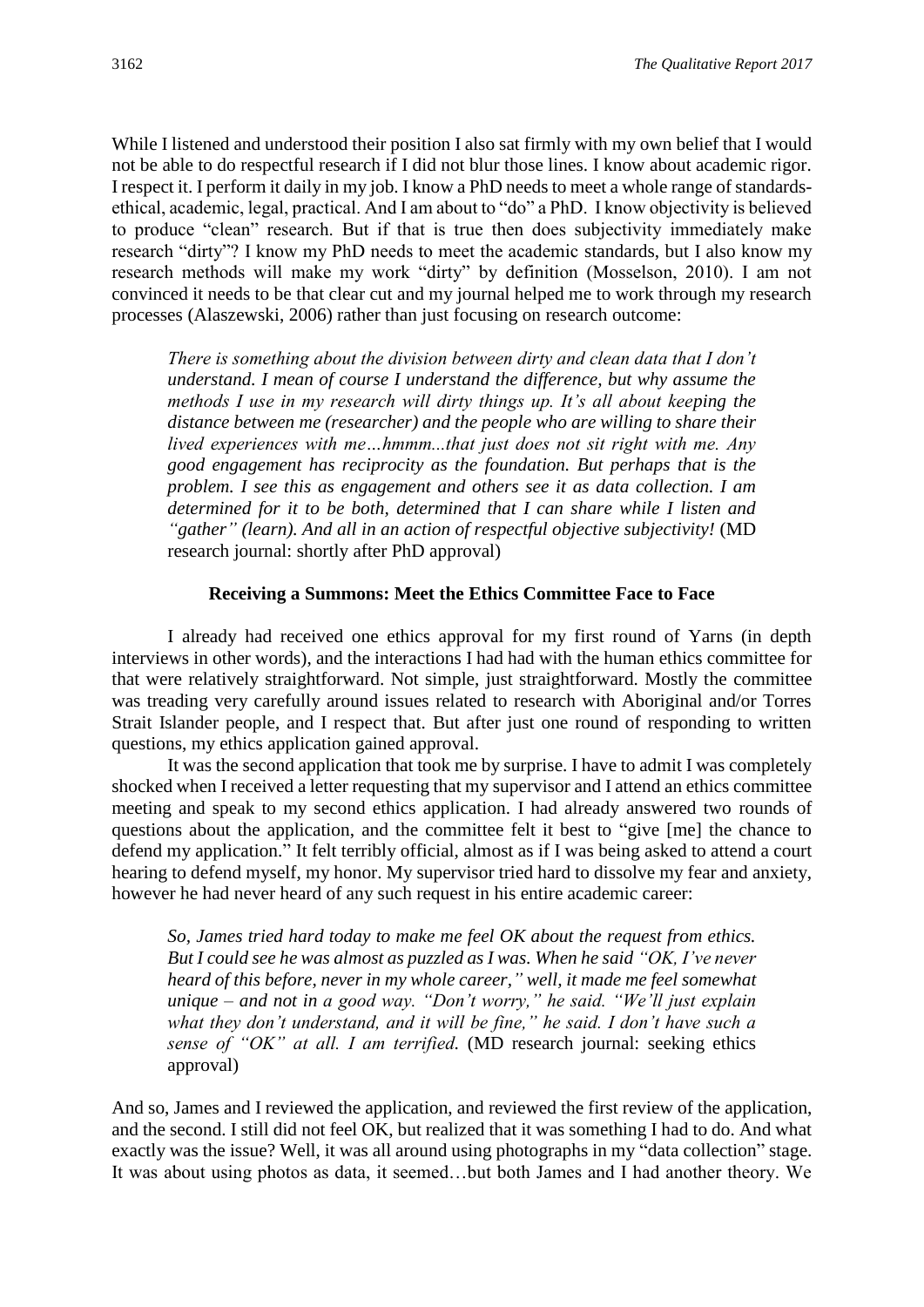both agreed that it would be more about photographing Aboriginal and/or Torres Strait Islander people and workplaces, rather than just photos as data, and we were right.

I thought I would be most anxious about the actual day of the meeting, but that turned out to be less a challenge than I imagined. Sadly, a few days before our scheduled meet and greet with the human ethics committee, James fell terribly ill and was hospitalized. I had to face the squad alone. My turn-around was fascinating. I became more worried about James's health than I was about the ethics committee defense- suddenly that seemed like a walk in the park!

*I knew James was sick but really didn't think he would be at this point, in hospital. Now that is something to worry about- the ethics meeting just fades, by comparison. I must go and do a great job defending my research proposal-James would expect nothing less. After all, this is what I want to do, what feels right. And I was actually responding to requests from my "participants," my Team Members as I called them.* (MD research journal: seeking ethics approval)

During round one of our Yarning sessions (in-depth interviews) we had all found ourselves drawing or signing with our hands to try and describe something that was hard to place in words. We all discussed how useful it would be to have something visual; you know the old "a picture paints a thousand words" thing. We all felt that to be true and decided that taking photos would infinitely assist in developing our extended Yarning about workplaces and lived experiences of work in the health sector. So, I applied for a second ethics approval, seeking permission for Team Members to take photographs that represented their lived experiences of work:

*It feels really strange, having to ask an ethics committee for permission to allow the Team Members to take photos of their own work, their own photographs! All of the paperwork is prepared, checked with the legal department even. Nobody will be identified in any photo, nor will any workplace. Every photo will be taken with respect, permission, and dignity – and with signed photo releases! It just doesn't feel right that a committee, who will never meet the Team Members, can say yes or no to their own request to take their own photos. But…I understand. I have set this up with respect and all of my processes follow all of the required cultural, social, legal and academic protocols – but others might not be so vigilant. I understand. It just doesn't feel right.* (MD research journal: seeking ethics approval)

## **Questioning the Ethics: Mine? Theirs? Others'?**

I realized I was experiencing a severe case of cognitive dissonance; I knew I needed to follow the ethics committee requests, but both my head and hart also felt that the process just was not right. Regardless, I fronted the committee, alone and anxious. I sat in the lone chair in front of the semi-circle of desks that housed the large ethics committee. I answered each question in as much depth as possible. And I smiled as much as possible – in fear that if I didn't smile I might just crumble. Some of the questions just sought clarification of my correctly applied protocols and processes. Those questions were easy because I had prepared all of my paperwork perfectly. The questions that I found difficult were ones that cast doubt on my "data collection methods," on the ability of my "participants" to actually take photos that "met with the high ethical requirements of anonymity," and on my "ability to maintain objectivity in my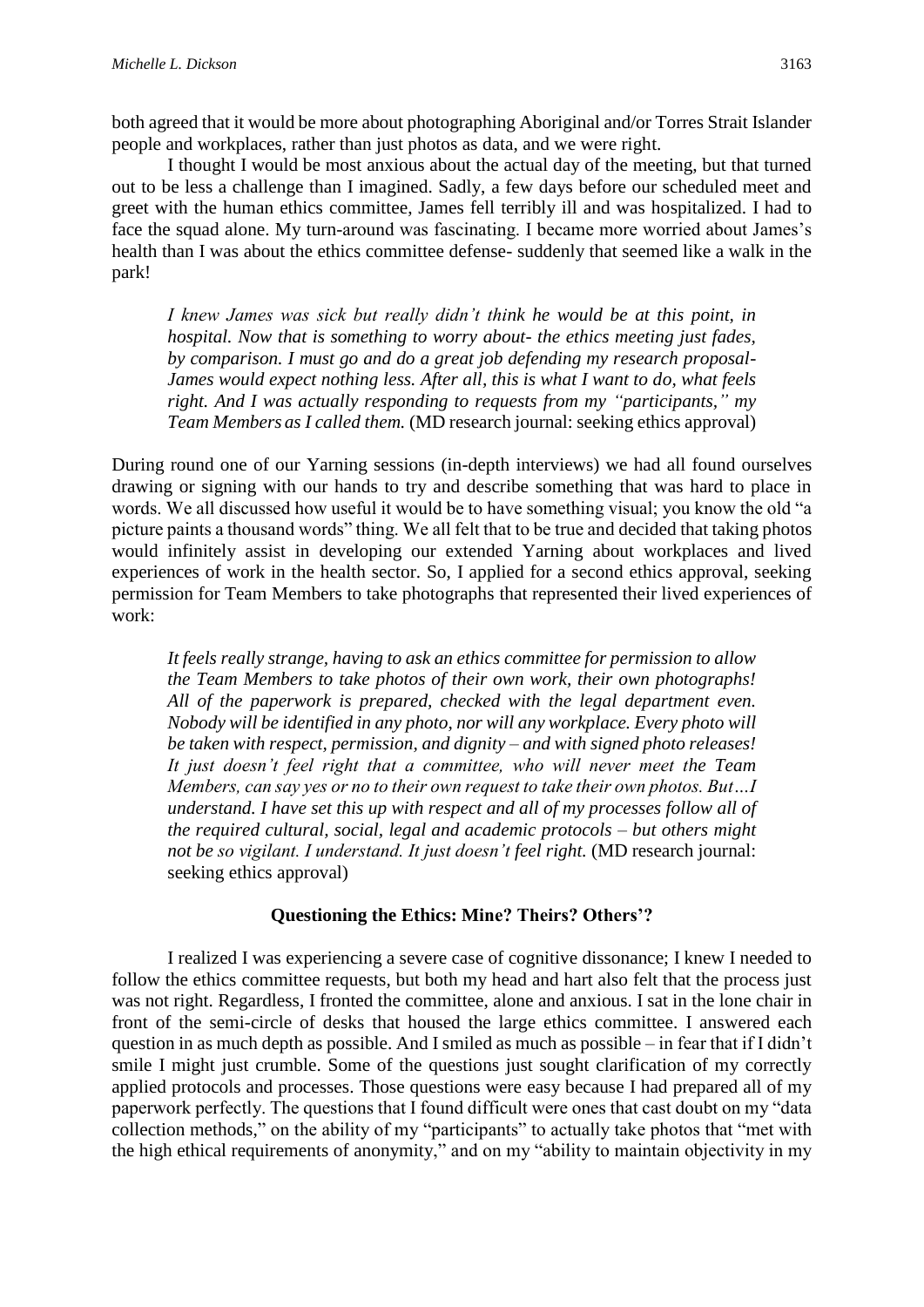research." However, with each question I took a deep breath and just replied as best I knew how:

*How could they even ask me if my "participants" would follow the protocols? Why wouldn't they? And the question about the "real need" for an image, when I already had gathered words! And suggesting that I was shirking my research responsibilities by asking the "participants to do [my] research data collection"!!! They really didn't get it.* (MD research journal: seeking ethics approval)

James got a laugh later, as I described how I answered questions for about forty minutes and then was asked to wait outside the room, told that they would need to discuss things before they made a final decision. After waiting for twenty minutes I was called back in, only to be told they needed more time to consider, and advised me that I "would hear from them in due course." And I did, eventually. But it took about four more weeks.

## **James, My Journal and Me: Exploring My Academic Identity and Planning for "Data Collection"**

While I eagerly awaited ethics approval on my PhotoYarning (Dickson, forthcoming paper "PhotoYarning") application I used my journal to explore my academic identity. James really encouraged me to use the journal for this. Together we used the research journal entries to pull apart my thoughts and feelings about being "an academic." James was worried when I explained I often struggled with juggling an academic identity with my personal identity and my community identity. I talked with James about how I often felt that other colleagues saw me more as "the Aboriginal colleague" and less as an academic colleague. And yet when I was out in community I got more comments about being the "big professor" and less about the personal me. I felt like I constantly juggled my identity. James was concerned that I might need to shift my identity before I went out to interview, or Yarn with, Aboriginal and/or Torres Strait Islander people working in the health sector:

*Now I am thinking…. James's suggestion that I felt like I needed to leave my academic identity at the door before I walked in to a room to Yarn with a Health worker puzzled me. Do I think I need to do that? How in the hell can I do that? I am there as a PhD student, attached to a university. That is as much a part of my "self" as other things. I can't take off one coat and put on another, only to replace that first coat later on. How bloody confusing! Is that what the research process will make me do?.......So, does the same apply when I come back to my office at uni? Do I take off the coat of "me" that is my Aboriginality and replace it with a coat of academia? I don't think so! At the risk of overheating (hah) I wear all of the coats all of the time.* (MD research journal: waiting for ethics approval)

## **Yarning, Yarning and More Yarning**

Visiting the workplaces and communities of the fifteen Aboriginal and/or Torres Strait Islander Team Members was an honor, but it was not simple. Like Lamb (2013a, 2013b, 2013c) I used to reflect on the challenges and triumphs in my research journal, and talking with my journal like that often helped me to sort out some of the dilemmas that I faced along the way. At times the journal celebrated creative research with me: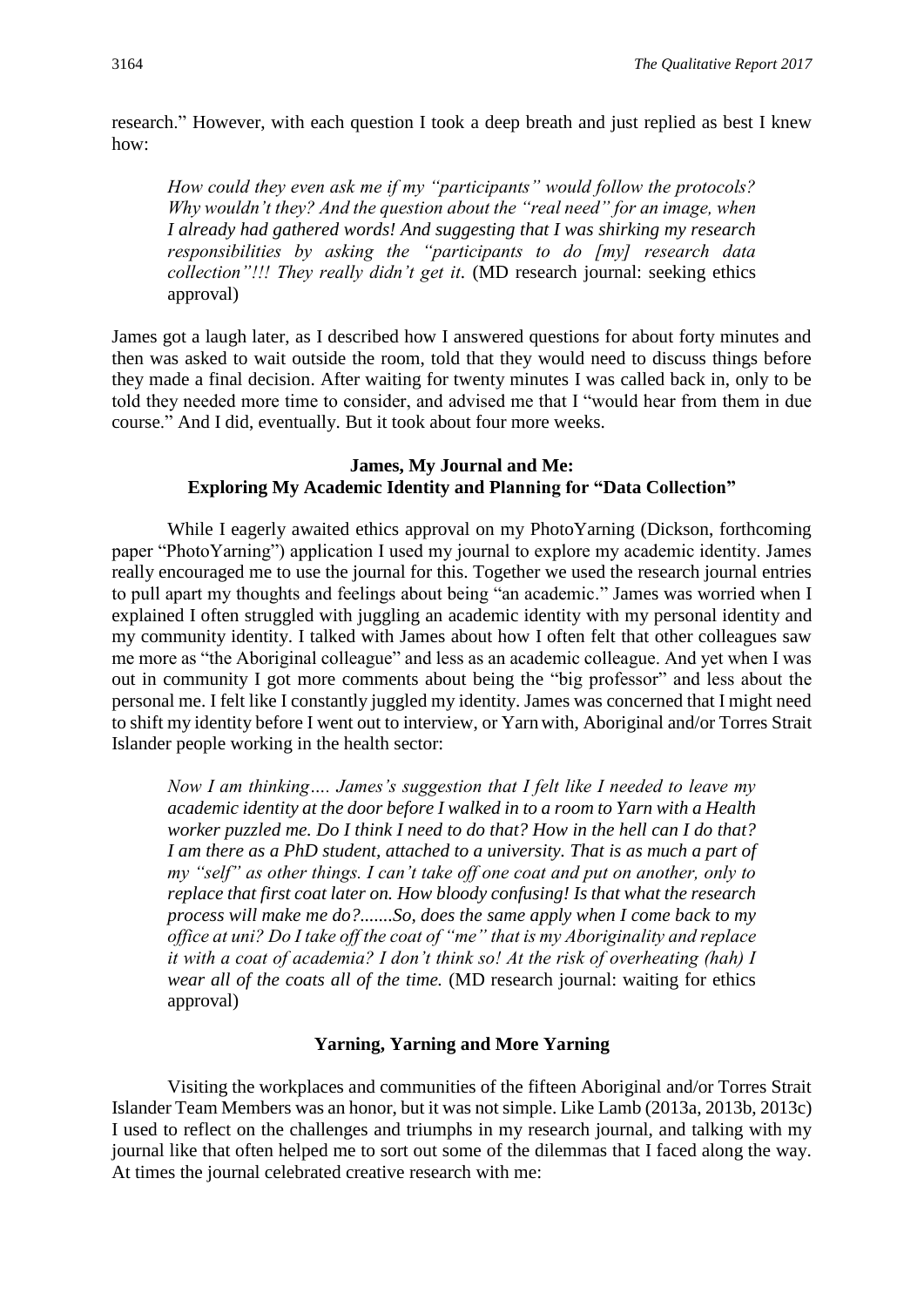*make the kids afternoon tea, have a cuppa<sup>3</sup> while they told us about school, and then get back to the Yarn when the kids were safely playing in the office courtyard. Ahh, now that is data collection at its best!* (MD research journal: Yarning)

And at times my journal helped me debrief the "hard stuff":

*I knew something was wrong when the young fella met me at the driveway gate. "You Michelle?" "Sure am, hear to see [Team Member] - what's your name?" "Jack. But you can't come see him today. Uncle died. Everyone's gone. Sorry business<sup>4</sup> , y'know? I stayed to tell you. And now I will go meet them too. [Team Member] said sorry."*

*And off he rode on his pushbike. And so, here I am in my room at the local pub, after driving ten hours to get here. Poor Jack. Poor [Team Member], and Uncle. Sadness. I'll have a drink and a feed, and think. And tomorrow I will drive home. And I will wait 'til [team Member] calls me. He will, when the time is right. And then I will come back. Life. It is short.* (MD research journal: Yarning)

My journal also captured some of the situations that might have been considered, by others, as ethical dilemmas:

*Journal, I love my research. In the middle of our Yarning today [team Member's] mum knocked on the door and cam in holding the most beautiful bubba – a hungry one! Granny had to suddenly go help someone and couldn't watch bub anymore, so there she was, all gorgeous and hungry in the office with us. And [Team Member] then got called outside to calm down a client who had started to make some noise in the waiting area. And, journal, I got the bubba! Yep, in the middle of our Yarning I had to pause the recorder and feed bub the bottle. I loved it. [Team Member] then returned and switched on the recorder again. She just kept on Yarning and left me to the bottle and burping. Seriously. Can't wait to tell James how happy this Yarning session was.* (MD research journal: Yarning)

## **Juggling Identity. Of Course, I Am Not the Only One Who Does This.**

Interestingly, the juggling of identity emerged in the Yarning data – as clear an issue for the health workers in my research as it was for me. It was a familiar story, experienced by me and told over and over again in the research Yarns. This common ground could potentially pose a challenge to the research process – my focus should be on the professional identity stories of the health workers, not on my personal experience of identity juggling. Again, the research journal provided space to explore this dilemma:

1

<sup>&</sup>lt;sup>3</sup> A cuppa is a colloquial term for a cup of tea.

<sup>4</sup> Sorry business is Aboriginal term that refers to the passing of a person. Sad news is a Torres Strait Islander term that refers to the passing of a person.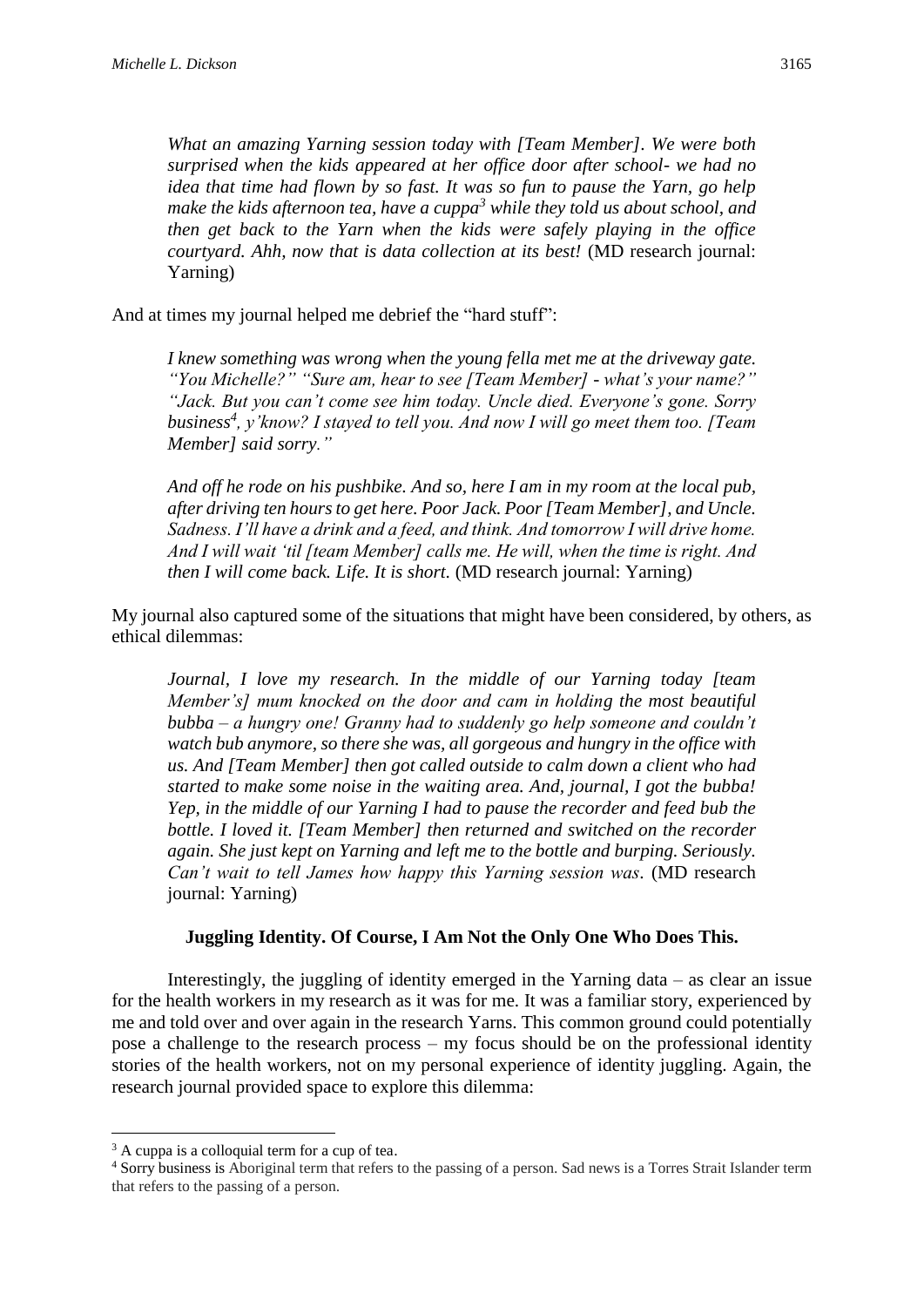*He could have been telling my story, but I was listening to him tell his. At work he is the health worker, expected to do his job and not get distracted by phone calls from family, or about community needs. At work he was the health worker, full stop. But after work, in personal time, he still took time to listen to the health needs of people in community. Community saw him as a community member who worked at the health service, so even at a BBQ he talked to people about their health, answering their questions. He didn't turn that part of himself off after work but at work he had to turn off the personal part of himself. Juggling identity. I know this well.* (MD research journal: after a Yarn)

However, there were times when the identity juggle worked in favor of all parties:

*Am I tired. A HUGE Yarning session with [Team Member] and then a community BBQ! But how much fun was it! When those kids [teenagers] came to the door as we were just finishing the Yarning I could feel that there was something else in store for me…and I was right. They talked to [Team Member] about the youth BBQ night and left to get things set up.* 

*[Team Member] explained that the kids wanted to have a BBQ with the Elders, so they could help the Elders understand more about the importance of sexual health and sexual diversity education. The kids knew how important it was to know about things, but there was some reservation from the Elders. The whole BBQ was set up to help the Elders understand the need, and approve of a new program that would focus on sexual health and sexual diversity. It meant a lot to the kids… [Team Member] must have clued the kids in to my own background in the area, because they had actually dropped in to check I was still here. Little did I know they had asked [Team member] to get me behind the BBQ with the Elders, to Yarn with them about "stuff" and help them understand. No pressure, eh? And it was great. Sitting here I can say two things: (1) I smell of BBQ sausages and (2) I juggled my identities so well tonight.* (MD research journal: after a Yarn)

#### **And then There Was PhotoYarning**

At times my research journal allowed me to critique my own ideas and provided scope for me to debrief when I returned to my hotel room after a PhotoYarning session. I travelled alone on those research trips around Australia and my journal was the next best thing to a debrief with my supervisor at the end of a day:

*Amazing sharing of experiences and wisdom. The hard work (and nightmarish logistics) involving gathering of a few Team Members together around a set of photos all paid off. How do other researchers do this without sharing "self," positioning the 'me" in the process? I would feel very cold, clinical, detached if I didn't show reciprocity. When [Team Member] spoke about juggling her young children's needs around her workplace demands, well I had to agree…and my nodding head just invited the rest to ask me how I did it. Imagine if I declined to answer! They'd have walked right away.* (MD research journal: PhotoYarning)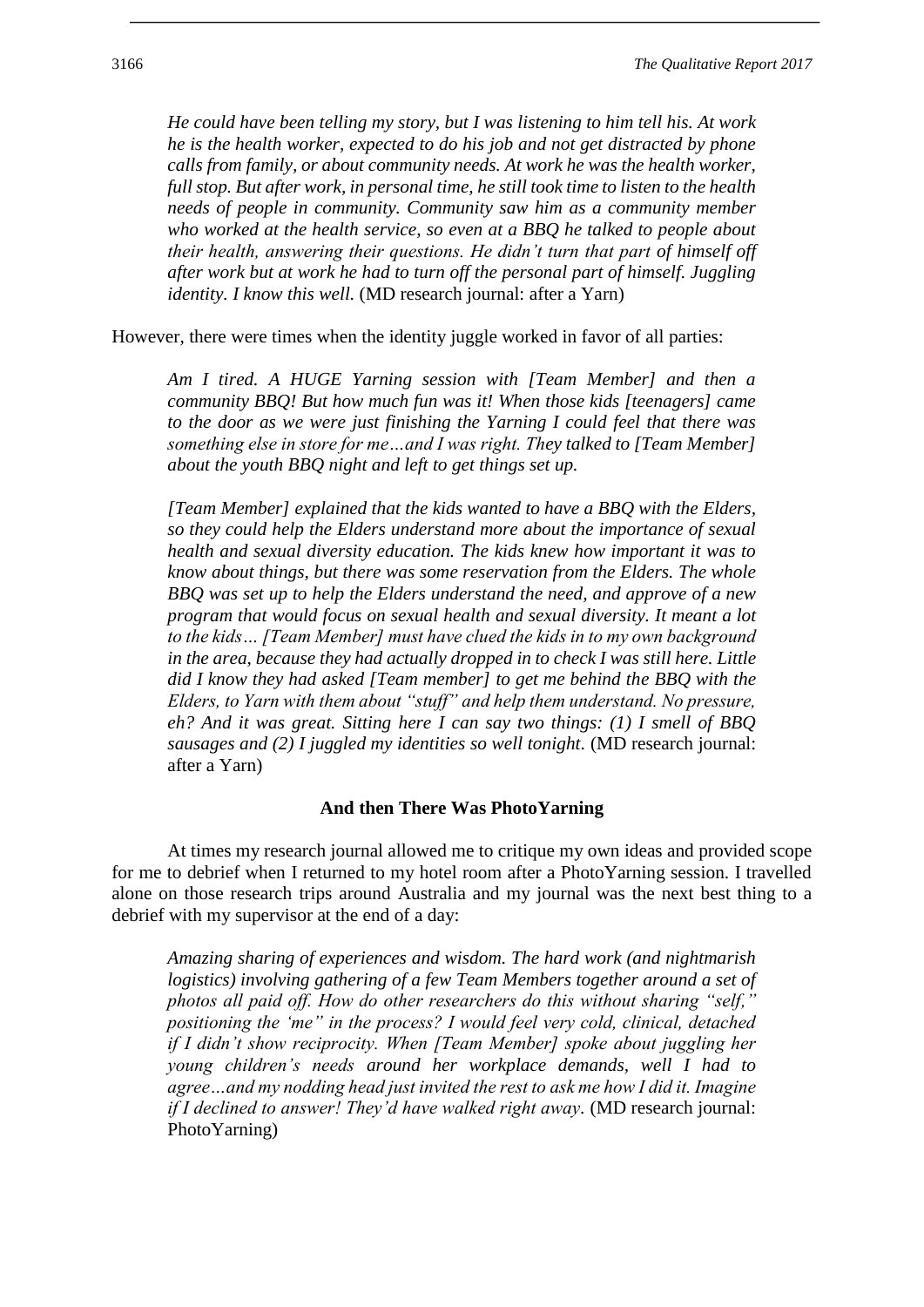The richness we achieved today is amazing. It feels like months of Yarning took place around that one set of photos – and all in one afternoon. There is no way we could have shared such thick and engaging stories without the images and without each other. The whole [process supports sharing, encourages a process that establishes a common ground, common experience that screams "resilience." So much in common. So many gentle nods to acknowledge same/same. So much laughter when sharing good reflections, and so many tears – for many reasons. (MD research journal: PhotoYarning)

## **Shared Analysis: Working Through My Cognitive Dissonance as a Researcher**

PhotoYarning initially was used to gather a richness of lived experiences that words struggled to voice. But quickly I realized it turned in to something so much more – and without a doubt I let it flow into being a natural process of shared data analysis. Of course, my journal helped me work through the cognitive dissonance:

*I know this is how it is meant to be, but all I kept thinking about were research colleagues looking down on my process, our process. It was a natural progression. We Yarned about one photo until nobody had anything else to share, and then someone said "So, what does that all mean then?" … and we were off. EVERYONE contributed their thoughts, perceptions, their analysis. It was amazing to be a part of a process that was so collaborative – on the spot shared analysis. And when we reached a group agreement on what might be called an emerging theme, we paused and breathed again. That's when I saw just how excited we all were, how eager everyone was to use the time this way. Who was I to stop this creative research activity? Sublime analysis.* (MD research journal: sharing the analysis)

## **Reciprocity: It Works for Me and For You**

In my research journal I documented the give and take in our shared research process. This was important for me to do, because I consider research never to be a one-way street. Documenting what the Team Members were gaining from the research allowed me to ensure that reciprocity stayed at the core of our research relationship:

*The PhotoYarning reeked of reciprocity. Team Members were eager to contribute to the process, to analyze the photos in a collaboratively way. Today Team Members pulled me up on saying "thank you" far too often: "What you thankin' us for, sis? We're getting just as much out of this as you are." Clearly this research is giving us all something – and that is exactly how it should be.* (MD research journal: on reciprocity)

## **And I Wrote Down My Tears**

James's illness took an incredible hold and sadly, unexpectedly, James passed away. James had been my anchor, my colleague, my friend, my supervisor. He believed in me when I did not:

*James. I will finish this. I promised you and you made me promise myself. I am not sure you knew how I appreciated the cup of coffee you would have with me during supervision – when you were on such restricted fluids that cup probably*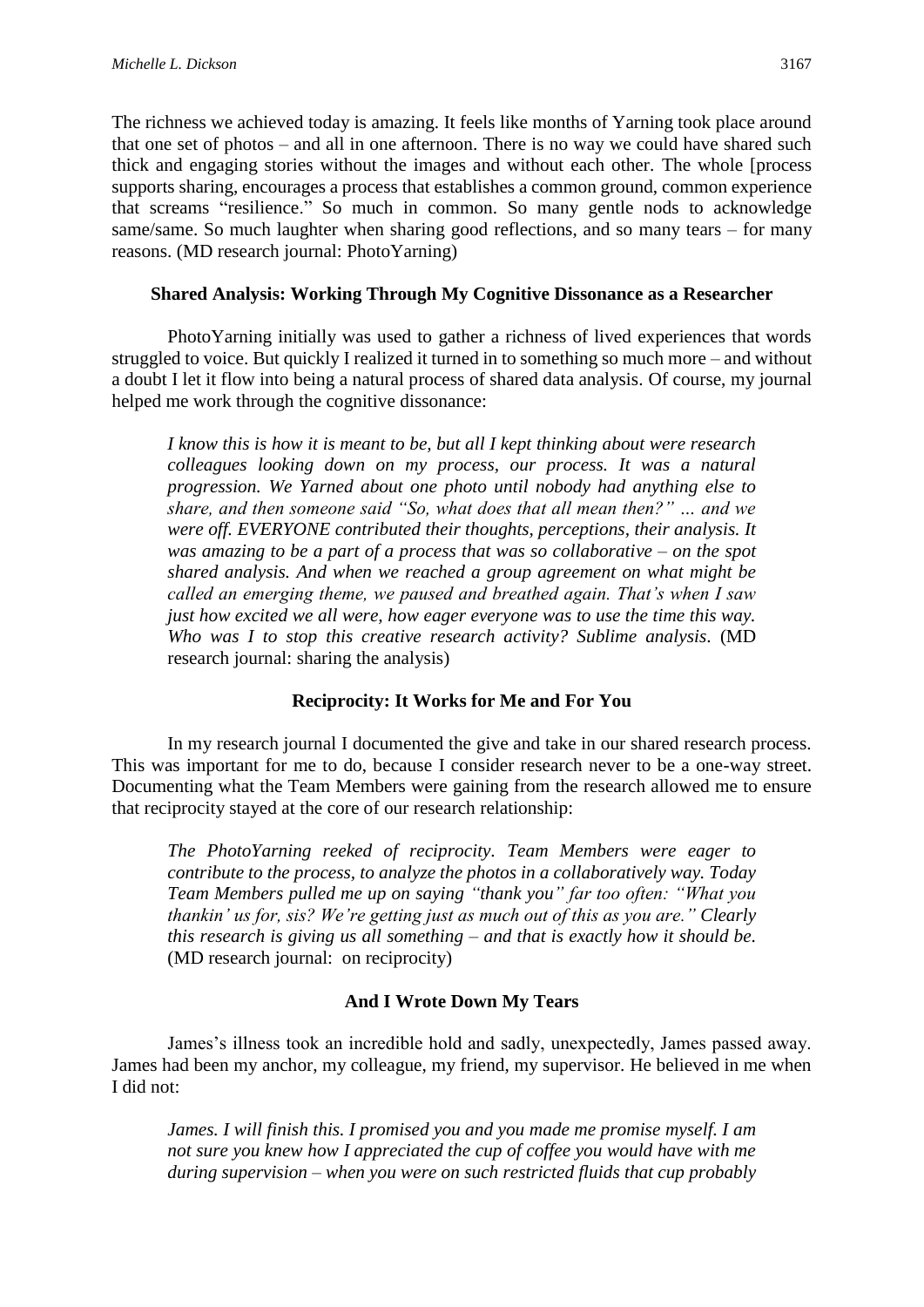*was most of your daily intake. I knew that. I felt privileged to share those cups with you. I am so sad. Deeply sad. Your knowledge and your wit, your honesty and your faith in me – I will miss all of you. Thank you, thank you, thank you.* (MD research journal: James)

James' death influenced me so significantly that I took a leave of absence from my PhD for a time. During that time, I changed jobs, moved to another University. After a settling in period I started to feel inspired by my new colleagues, by their support and encouragement. I found a kindred spirit with a reputation- respect, qualitative research, and patience. I pitched my PhD to her in hope that she might take me on, might encourage me to unpack the actual boxes of research paper and open the symbolic vault that had shut tight with James's passing. She was a brave woman. She became my new supervisor. After several years of helping me patiently chip away at the boxes and vaults she took a brief leave of absence – although she never removed herself fully from the supervisory relationship.

While she was living other parts of life she entrusted my supervision to two other kindred souls, colleagues who also have given me patience, deadlines, and support beyond expectation. I now have two amazing women supervising my PhD completion.

#### **Discussion: Advocating for the Use of a Research Journal**

Importantly a research journal can be the reflective tool that assists a researcher to build research self-efficacy, particularly in the absence of other support systems. Like Davidson (2012) my research journal helped me to reflect on the cognitive dissonance I was experiencing between objectivity and subjectivity in research. My journal allowed me to understand that, for my research, there was no one answer to the objectivity/subjectivity debate. My reflective journaling helped me to find my own position on that debate; by using my journal I was able to bring the issues of subjectivity/objectivity to the surface, to name them, make them public. In the process I had my own research ethics confirmed. My reflective journal entries helped the Koori academic in me find a space to name the value a subjective connect with the research process had for me, and by naming that I felt less like an academic imposter. I wish the same for any PhD student.

A research journal provided me with a reflective approach, allowing me to write about my research experiences, choices, assumptions, ideas, and actions (Mruck & Breuer, 2003). Choices that I was making throughout the research journey were really visible to me as I wrote them down on the pages of the research journal. In turn, the reflective practice of journaling allowed me to see how my decisions and choices were constructing my research outcomes (Borg, 2001; Mruck & Breuer, 2003). James commented about how the process of journaling was providing acknowledgement of my values as a researcher. It provided a reflective space to clarify what Davidson (2012) called the "I" in research. Initially we both saw the research journal as just that. However, it also encouraged me to sit well with the cognitive dissonance that was causing me grief that had me feeling like an imposter in the academy. I found security in the ease by which I shaped my research process and methods, using my journal reflections as evidence to support my decisions. I had found a way to embrace the familiarity I had with my Team Members' lived experiences without creating a negative impact on the research itself (Berger, 2015).

#### **Still an Imposter in the Field of Academic Research?**

My new supervisor ever so gently questioned whether my research journal was, in itself, data. At first, I was afraid to admit that I already knew it was, but I didn't let that fear stop me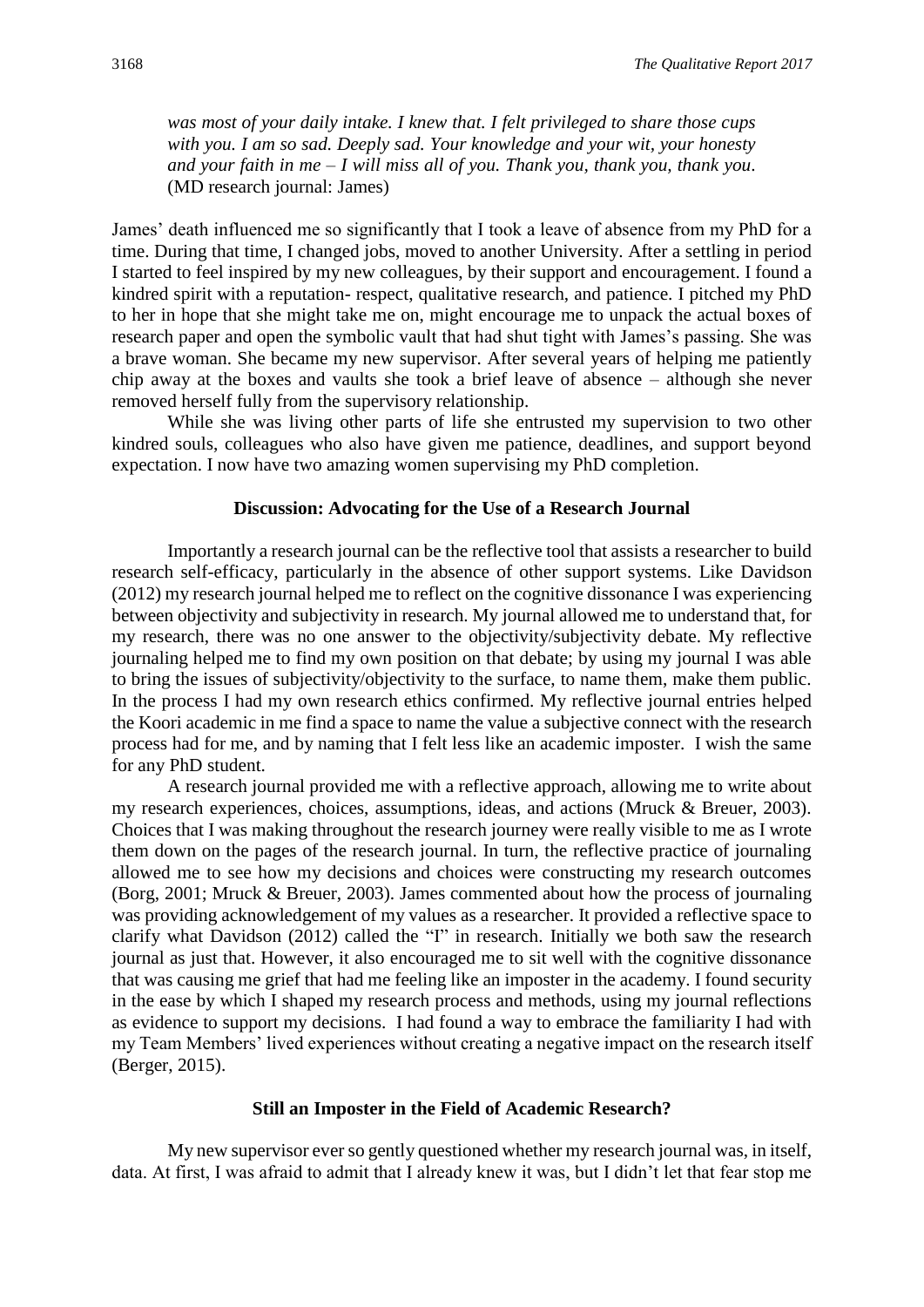from answering "Yes, yes, it is." That response is highly significant. When did I become confident enough as an academic, a researcher, to make that brave statement? I wouldn't have answered that if James had asked that of me. Had my imposter academic self stepped aside and made room for an emerging Koori early career academic with creative research methods? Hell, yes.

#### **References**

Alaszewski, A. (2006). *Using diaries for social research*. Thousand Oaks, CA: Sage.

- Berger, R. (2015). Now I see it, now I don't: Researcher's position and reflexivity in qualitative research. *Qualitative Research, 15*(2), 219-234.
- Borg, S. (2001). The research journal: A tool for promoting and understanding researcher development. *Language Teaching Research, 5*(2), 156-177.
- Bradbury‐Jones, C. (2007). Enhancing rigour in qualitative health research: Exploring subjectivity through Peshkin's I's. *Journal of Advanced Nursing, 59*(3), 290-298.
- Clarke, K. A. (2009). Uses of a research diary: Learning reflectively, developing understanding and establishing transparency. *Nurse Researcher, 17*(1), 68-76.
- Crick, M. (2002). Shifting identities in the research process: An essay on personal anthropology. In J. Perry (Ed.), *Doing fieldwork: Eight personal accounts of social research* (pp. 24-40). Sydney, Australia: University of New South Wales Press.
- Davidson, J. (2012). The journal project and the I in qualitative research: Three theoretical lenses on subjectivity and self. *The Qualitative Report, 17*(32), 1-13. Retrieved from <http://nsuworks.nova.edu/tqr/vol17/iss32/1>
- Day, E. (2002). Me, my\*self and I: Personal and professional re-constructions in ethnographic research. *The Forum Qualitative Sozialforschung/Forum: Qualitative Social Research, 3*(3).
- Hickey, S. D. (2015). "They say I'm not a typical Blackfella": Experiences of racism and ontological insecurity in urban Australia. *Journal of Sociology, 52*(4), 725-740. doi:1440783315581218
- Koch, T. (2006). Establishing rigour in qualitative research: The decision trail. *Journal of Advanced Nursing, 53*(1), 91-100.
- Kovach, M., Brown, L., & Strega, S. (2015). Emerging from the margins: Indigenous methodologies. In L. Brown & S. Strega (Eds.), *Research as resistance: Revisiting critical, indigenous, and anti-oppressive approaches* (pp. 19-36). Toronto, Ontario: Canadian Scholar's Press.
- Lamb, D. (2013a). Research in the first person: Reflection on the research experience using a research journal. *Market & Social Research*, *21*(2).
- Lamb, D. (2013b). The Research Journey: Why it is Important to Think About it and Record it, as a Vehicle to Becoming a More Competent and Effective Researcher. In *ECRM2013-Proceedings of the 12th European Conference on Research Methods: ECRM 2013* (p. 178). Academic Conferences Limited.
- Lamb, D. (2013c). Promoting the case for using a research journal to document and reflect on the research experience. *Electronic Journal of Business Research Methods, 11*(2), 84- 92.
- Leeson, S., Smith, C., & Rynne, J. (2016). Yarning and appreciative inquiry: The use of culturally appropriate and respectful research methods when working with Aboriginal and Torres Strait Islander women in Australian prisons. *Methodological Innovations, 9*. doi:2059799116630660
- McInerney, D. M. (2016). Indigenous issues in education and research: Looking forward commentary. *Contemporary Educational Psychology*, *47*, 1-3.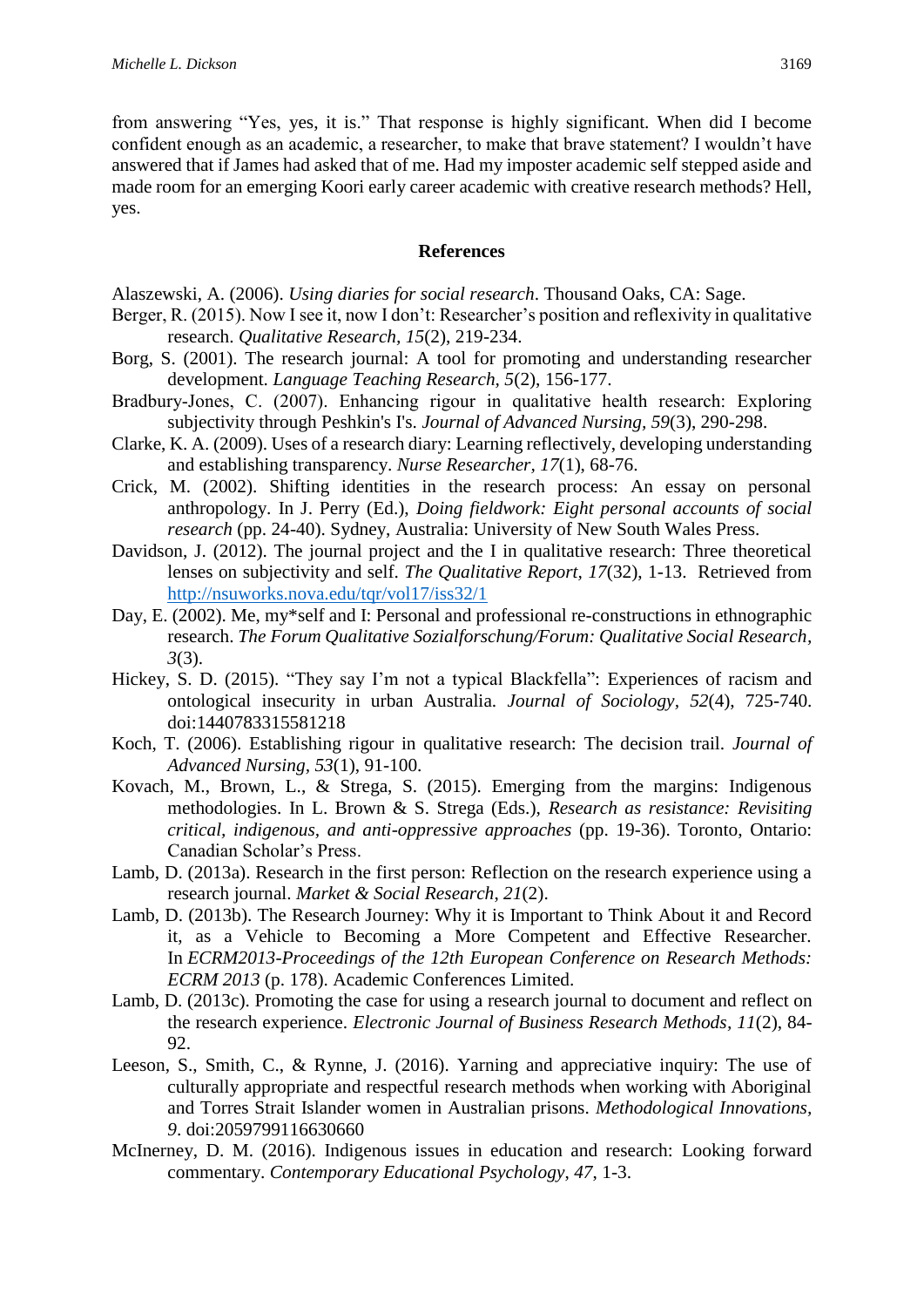Meyrick, J. (2006). What is good qualitative research? A first step towards a comprehensive approach to judging rigour/quality. *Journal of Health Psychology, 11*(5), 799-808.

- Mosselson, J. (2010). Subjectivity and reflexivity: Locating the self in research on dislocation. *International Journal of Qualitative Studies in Education, 23*(4), 479-494.
- Mruck, K., & Breuer, F. (2003). Subjectivity and reflexivity in qualitative research—The FQS issues. *Forum Qualitative Sozialforschung/Forum: Qualitative Social Research*, *4*(2).
- Ortlipp, M. (2008). Keeping and using reflective journals in the qualitative research process. *The Qualitative Report, 13*(4), 695-705. Retrieved from <http://nsuworks.nova.edu/tqr/vol13/iss4/8>
- Peshkin, A. (1988). In search of subjectivity—One's own. *Educational Researcher, 17*(7), 17- 21.
- Peshkin, A. (2001a). Angles of vision: Enhancing perception in qualitative research. *Qualitative Inquiry, 7*(2), 238-253.
- Peshkin, A. (2001b). Chapter one: Ten common issues for the beginning researcher. *Counterpoints, 112*, 3-19.
- Phoenix, A. (2000). Practising feminist research: The intersection of gender and "race" in the research process. In K.-K. Bhavnani (Ed.), *Oxford readings in feminism and "race"* (pp. 203-219). Oxford, UK: Oxford University Press.
- Robson, C., & McCartan, K. (2016). *Real world research.* Hoboken, NJ: John Wiley & Sons.
- Rochecouste, J., Oliver, R., Bennell, D., Anderson, R., Cooper, I., & Forrest, S. (2016). Teaching Australian Aboriginal higher education students: What should universities do? *Studies in Higher Education, 42*(11), 2080-2098.
- Rolfe, G. (2006). Validity, trustworthiness and rigour: Quality and the idea of qualitative research. *Journal of Advanced Nursing, 55*(3), 304-310.
- Snowden, M. (2015). Use of diaries in research. *Nursing Standard (Royal College of Nursing), 29*(44), 36-41. doi: 10.7748/ns.29.44.36.e9251
- Tarbetsky, A. L., Collie, R. J., & Martin, A. J. (2016). The role of implicit theories of intelligence and ability in predicting achievement for Indigenous (Aboriginal) Australian students. *Contemporary Educational Psychology, 47*, 61-71.
- Tuitt, F., Hanna, M., Martinez, L. M., del Carmen Salazar, M., & Griffin, R. (2009). Teaching in the line of fire: Faculty of color in the academy. *Thought & Action, Fall,* 65-74.
- Walker, M., Fredericks, B., Mills, K., & Anderson, D. (2014). "Yarning" as a method for community-based health research with indigenous women: the indigenous women's wellness research program. *Health Care for Women International, 35*(10), 1216-1226.
- Wall, K., & Baker, M. (2012). Race and education: Hidden links between media and Indigenous academic self-concept. *Journal of Student Engagement: Education Matters, 2*(1), 54-63.
- Wilkie, M. (1997). *Bringing them home: Report of the national inquiry into the separation of Aboriginal and Torres Strait Islander children from their families*. Sydney, Australia: Human Rights and Equal Opportunity Commission.

#### **Author Note**

Michelle Dickson is an Australian Aboriginal (Darkinjung/Ngarigo) academic in the Sydney School of Public Health, Sydney Medical School, The University of Sydney. She is the course-coordinator and lecturer on the Graduate Diploma of Indigenous Health Promotion Program, teaching graduate studies to Aboriginal and/or Torres Strait Islander health professionals. She has particular interest in community development, health empowerment and bringing education and community into the same place at the same time. In addition to community health experience, she has a strong background in Aboriginal and Torres Strait